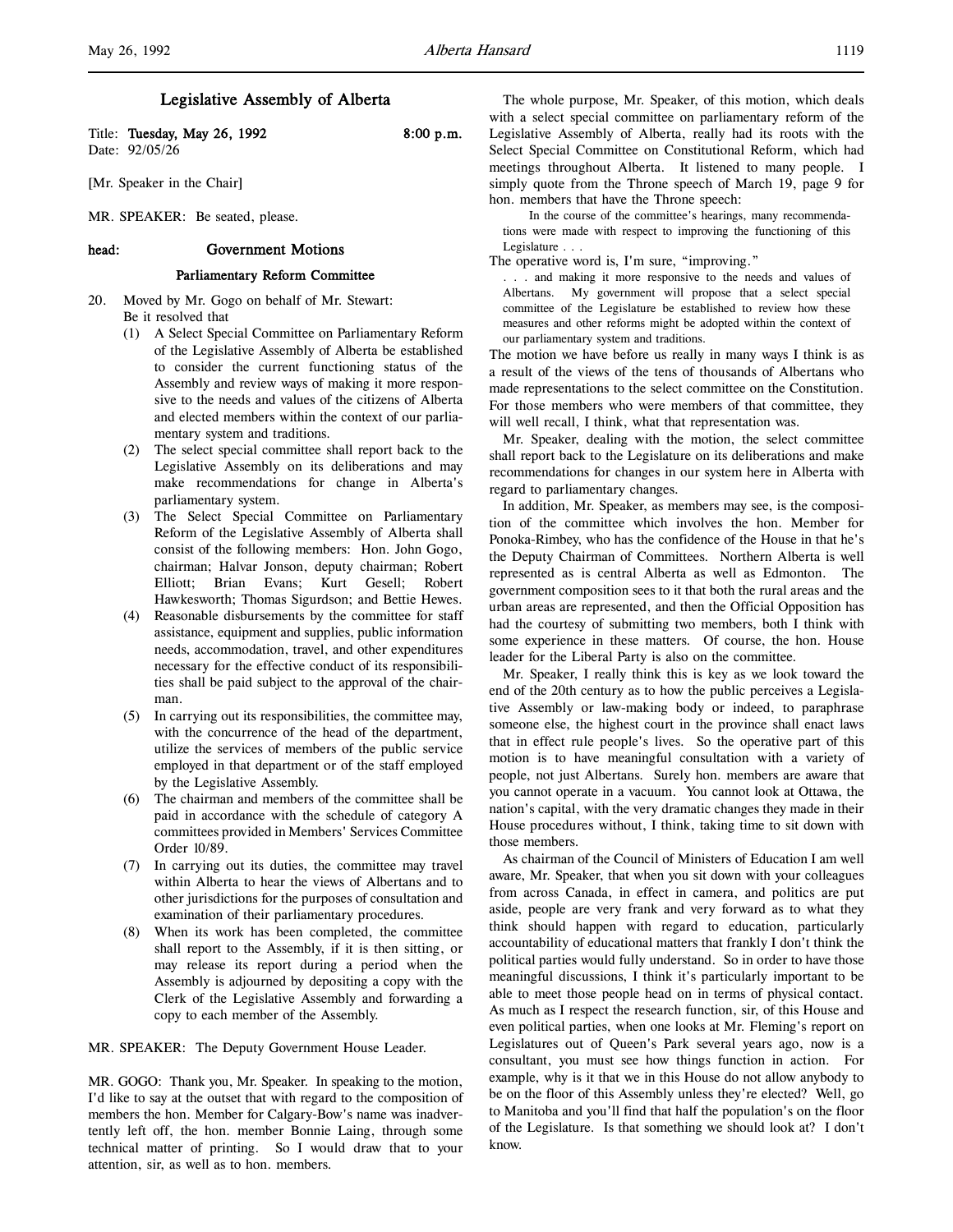It's easy to sit in this House and be political and be critical, but I submit that if we're working for the views of Albertans and indeed if the word "reform" means anything, then surely I think this committee has a grand opportunity in accordance with the Throne speech to look at various jurisdictions. I'm not talking about Australia, where the caucus of a government elects a cabinet, or New Zealand. Maybe members here would like to see a caucus electing a cabinet. I don't know. We're not going to find out because we're not going there.

If the concern is financial – and I gather a sensitivity in this period of restraint that finances could be a consideration – I draw members' attention to the fact that the committee consists of nine members, not 16, not 11 as per Standing Orders, but nine members. That's an effort, I think, to show some fiscal restraint. I can assure you that as chairman of the committee nothing will be approved without my signature. For those who think they're going to stay in the Four Seasons Hotel, I serve notice now. It may not be the Y, but it won't be the Four Seasons. Those of you who – well, I won't say that, Mr. Speaker.

Finally, I appreciate concerns I've had from individual members as to the nature of the committee since it's gone on Votes and Proceedings. I simply close, Mr. Speaker, with these comments. We would hope, sir, to utilize the services of your good offices – that is, the offices of the Assembly – in terms of research and other necessities and logistics. Once that work has been completed as per sub 8 of the motion, the committee would report back to this House, if it's sitting, and if of course the House is adjourned, we would file a report to the Clerk of the House, sir, so that it may be transmitted to you.

So, Mr. Speaker, I think this is a grand opportunity for members of this august body to seriously review not only where we've been since 1905, not only be cognizant of what Albertans have told the select committee on the Constitution, but be very mindful of recognizing that someone, I think Dylan, said that times are a-changin' and they're a-changin' fast and we'd better be with it.

With that, Mr. Speaker, I would urge the support of hon. members of this House in establishing what I believe to be a benchmark in the future of the parliamentary system in the Legislative Assembly of Alberta.

MR. SPEAKER: Order please, hon. members. On a procedural basis the Chair must inform the House that at the moment we have five amendments. I think we need to perhaps develop a consensus as to how we might work our way through them.

First, with regard to section 3, I wonder if we might have the voice of the House, hopefully unanimously, that because of a printing error indeed the name of B. Laing, the Member for Calgary-Bow, be seen as being included in that listing of members.

## 8:10

HON. MEMBERS: Agreed.

Speaker's Ruling Procedure on Amendments

MR. SPEAKER: Agreed. Thank you, hon. Members.

Now, just to go through this. The Member for Edmonton-Gold Bar has sent notice of an addition that would take place in paragraph 2 plus a minor change in paragraph 5. The Member for Edmonton-Highlands has been kind enough to supply the Chair with notice of an amendment which affects paragraph 4 and later one to paragraph 7. In addition, the Member for Edmonton-Strathcona has been kind enough to serve notice of an amendment on paragraph 5.

Now, we could indeed proceed and debate the motion in its entirety, or we might move and go through these amendments section by section. In that case, I would look for some direction from each of the three House leaders at this point, just to give a brief comment before recognizing any members further with a debate.

So, Edmonton-Highlands.

MS BARRETT: Thank you. Mr. Speaker, it is the intention of the Official Opposition New Democrats to make brief and succinct arguments. I would suggest that if we go into deliberation of amendments immediately, comments on the main motion would be precluded. Perhaps we could have quick comments on the main motion and then proceed as you suggested and go through the amendments in the order in which they would affect the main motion.

MR. SPEAKER: The difficulty would be that having recognized yourself, for example, dealing with the main motion and then recognizing the next person, really you have lost your chance to be able to make your amendment. That's my concern. The other way would be to do general comments as we go through section by section – I don't know – and then make your amendment.

MS BARRETT: Okay; that would be fine.

MR. SPEAKER: Edmonton-Gold Bar as a House leader.

MRS. HEWES: Thank you, Mr. Speaker. The Liberal caucus supports this particular motion in principle. It's something that we have spoken about many times in this House and outside of this House. In fact, we've been very outspoken about some of the processes that we believe require change. So I commend the government for finally bringing this forward in the Throne speech and in action here, and I would hope that the committee is able to do its work expeditiously. We believe this is overdue.

We have, as have other caucuses, submitted changes each year that I have been in this House, and time has usually precluded our being able to deal with them. The changes, however modest, have really not occurred, and so we've seen little difference in the Standing Orders since I came into this House.

Mr. Speaker, we've been particularly outspoken regarding the budget process and such things as free votes and some very . . .

MR. SPEAKER: On the procedures, please, hon. member.

MRS. HEWES: . . . relatively simple reforms.

My amendments to this particular motion are therefore simple and I think very understandable. In section 2, and I've spoken with the chairman . . .

MR. SPEAKER: Hon. member, which procedure are you willing to have proceed here? As the Chair am I going to deal with any proposed amendments for section 2 first, and then we will go on from there, or will I recognize you as the member and you try to put forth your case for amendments more than once?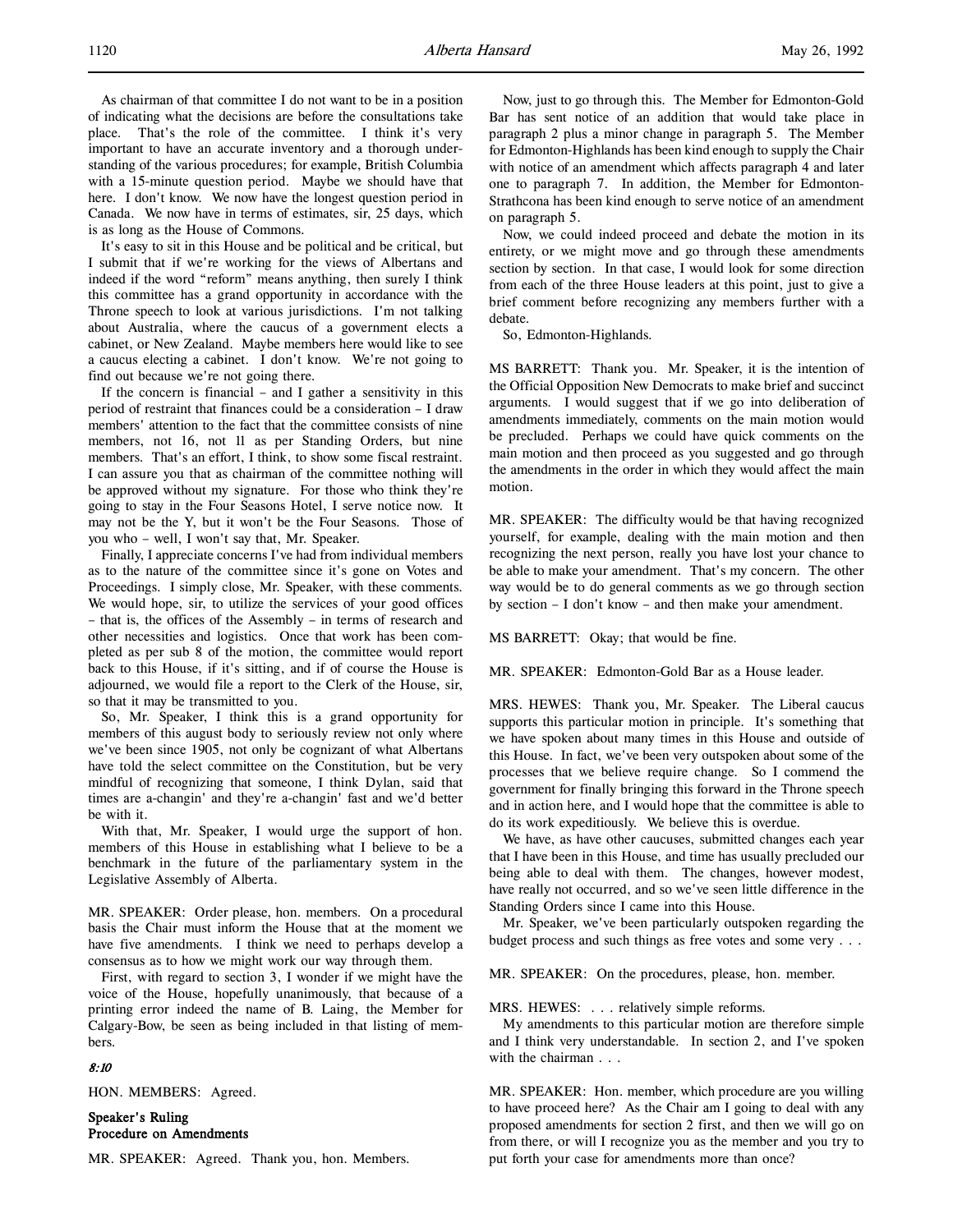MRS. HEWES: Mr. Speaker, I'm sorry; I misunderstood you. Because we were going section by section and since mine was the first amendment to section 2, I thought that's why you wished to hear from me, sir. I look to you for direction.

MR. SPEAKER: I was asking for advice from the three House leaders, and on that point, the Chair will now then recognize the government.

MR. GOGO: Mr. Speaker, it would seem to me, if hon. members agree with regard to the principles enunciated in Motion 20, that the easiest way to proceed would be to recognize the numerical amendments being proposed, as it would probably be done if it were in Committee of the Whole. I haven't sensed any difference of opinion with regard to government taking the initiative of parliamentary reform as enunciated in the Throne speech and now in Government Motion 20. So that would be my contribution.

MR. SPEAKER: Thank you, hon. members. What we will then do is deal first of all with the notice of the motion, and the Chair will allow some free-ranging debate when we're dealing with the amendments and not make it too narrow.

The first that we will recognize is the amendment from Edmonton-Gold Bar, which has been distributed to all members, and it is just the first portion: "The special select committee may also provide one or more interim reports recommending immediate action to the Legislative Assembly." That's the narrow focus of this amendment.

### Debate Continued

MRS. HEWES: Thank you, Mr. Speaker. That was my understanding.

The amendment to section 2, if you'll notice, Mr. Speaker, is an addition that specifies that "the special select committee may also provide one or more interim reports recommending immediate action to the Legislative Assembly." I submit – and I have discussed this briefly with the chairman – that it may be important for the committee to deal with changes to Standing Orders that in fact could take place very quickly, items that might make a considerable difference in the efficiency of the House, in the processes of this House that would not require major debate but are in fact items that we all agree to pretty well.

For that reason, our caucus believes that it's important to place in the motion the potential for interim reports, not to force the committee to wait until a final report is there but to bring in interim reports to the Legislative Assembly, if this is agreed upon in the committee, and to make recommendations to the Legislature to allow the Legislature to act immediately and not have to wait until all of the final material has been gone through. That's the intent of the amendment, Mr. Speaker.

MR. SPEAKER: Speaking to the amendment, the first as proposed there, Edmonton-Highlands.

MS BARRETT: Mr. Speaker, I think this is a sensible amendment. Obviously what it would require is the understanding that the interim report would have to enjoy the support of all members on the committee before any changes could be implemented on an interim basis. If it is the understanding of the Assembly that that interpretation I'm suggesting applies to this amendment, then it seems to me that we should proceed with it.

MR. SPEAKER: The Deputy Government House Leader.

committee to review parliamentary reform is not really to tie the hands of the committee. I think, with respect, the committee must have within its membership of nine members the authority of this House to do a review and shouldn't be, in my view, really predetermining what it's going to do.

Now, looking at the amendment by the Member for Edmonton-Gold Bar, because it's permissive, "may also provide one or more interim reports," I would take that as a given, if in the judgment of the committee they felt they should act on that. In the interest, Mr. Speaker, of seeing that Motion 20 is more acceptable to members, particularly since the hon. Member for Edmonton-Gold Bar is a member of the committee, the government doesn't have any difficulty with that. I, too, along with the hon. Member for Edmonton-Highlands, would not have difficulty on behalf of government accepting that amendment assuming it's in order to you, sir, in the Chair, and it would follow, as I understand it, as sub 2.

MS BARRETT: Question.

### 8:20

MR. SPEAKER: All right; there's a call for the question. The technical matter is that it would follow as sub 2, and all the others which are developed this evening, their numerical sequence would change.

On that basis, again the amendment is the first part as proposed by the Member for Edmonton-Gold Bar to Motion 20.

[Motion on amendment carried]

## Speaker's Ruling Procedure on Amendments

MR. SPEAKER: Just to remind hon. members, on section 3 it has been the agreement of the House to add the Member for Calgary-Bow to that list due to a printing error.

We now move to section 4, and there's notice of an amendment here by Edmonton-Highlands. At this stage the Chair must advise the House that there is some difficulty about having two amendments on the same section here, but this could be overcome – we're checking at the moment – by another member of the same caucus moving the second amendment. This is with regard to Edmonton-Highlands', the first portion's standing order, which is the present number 4.

Edmonton-Highlands.

## Debate Continued

MS BARRETT: Mr. Speaker, in moving this amendment, I believe I need to put a couple of matters into context. Perhaps I'd better read it into the record. I'm requesting that what was the motion's section 4 be amended. It will be section 5, obviously, later on. After the words "effective conduct of its responsibilities" the following words:

, such as travel and accommodation costs which may be incurred if the Committee elects to invite a representative of other Canadian Legislatures and acknowledged experts to meet with the Committee in Alberta,

That's the end of the reference.

Now, I'd like to put that into context, Mr. Speaker. You will, I hope, allow a little bit of latitude. I'll speak only briefly, but you'll understand in a moment.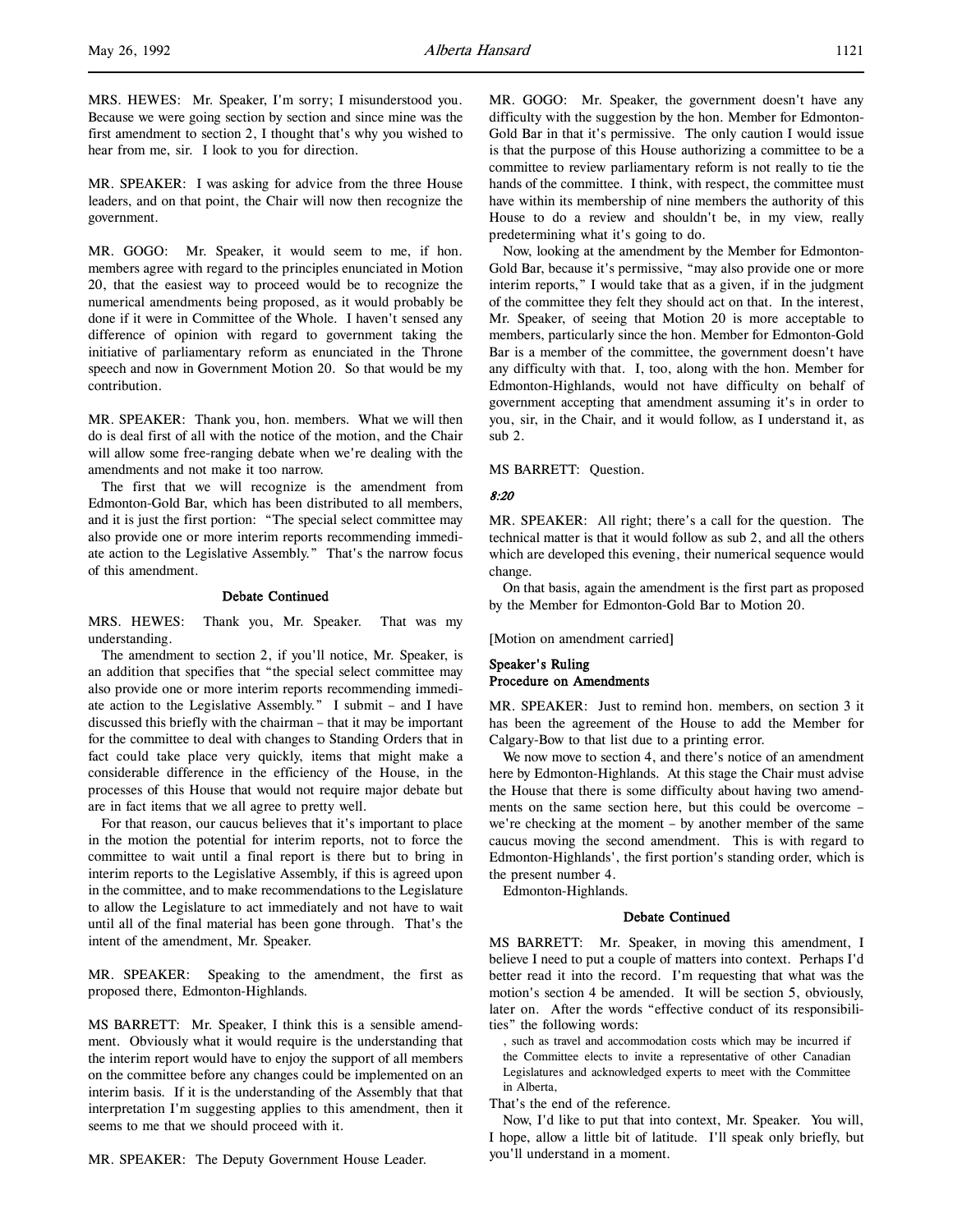MR. SPEAKER: Forgive me, hon. member.

MS BARRETT: Yes?

MR. SPEAKER: Then the rest of the sentence would still be in there, so this becomes an insert?

MS BARRETT: That's right. It will become an insert, yes.

MR. SPEAKER: Thank you.

MS BARRETT: The purpose of this amendment, Mr. Speaker, is to convince the Assembly ultimately that we need not see this committee travel outside the jurisdiction of Edmonton. It is our belief that if we brought one member, either a Clerk or counsel or Speaker, from another province or a few other provinces to a meeting with the members of this committee, the Alberta committee, and perhaps some acknowledged experts, possibly from the House of Commons, that it would be a darn sight cheaper to get a group of them together here than it would be to send a committee to three, four, or five destinations for one or two days at a time in each destination. That's the purpose of this.

Now, I must say on the record at this point that the purpose of this amendment must be seen in the context of the amendment that I propose to make later on which would amend section 7, striking all the words after "the committee may travel within Alberta to hear the views of Albertans." The words that would be struck would be, "and to other jurisdictions for the purposes of consultation and examination of their parliamentary procedures." In other words, this is a motion that has to be seen in tandem with another amendment in order to see that it is an attempt to save money and curb time expenses as well.

Now, in terms of the main motion, obviously we support the main motion. It seems to me that it was six years and a week ago that I first met up with the hon. Neil Crawford to start talking about changes that the Official Opposition New Democrats wanted in this Assembly. Every year thereafter I have sent several memos on the matter on behalf of our New Democrat caucus to Government House Leaders making the pitch for a number of changes. Just a year ago, Mr. Speaker, the New Democrats released a paper on changes we recommended for the Assembly and as recently as six months ago sought to have those recommendations for changes to House procedures appended to the report of the Select Special Committee on Constitutional Reform.

In closing, Mr. Speaker, I believe the taxpayers of Alberta would appreciate the extra effort that would go with the effect of supporting this amendment and encourage all members to vote yes on this amendment.

#### MR. SPEAKER: Thank you.

Others wishing to speak to this amendment? The Deputy Government House Leader.

MR. GOGO: Thank you, Mr. Speaker. First of all, I oppose the amendment which the hon. member is proposing, that you can invite a representative from another jurisdiction to Alberta. I know of no previous select committee which is looking at parliamentary reform in near the same context as the proposal in Government Motion 20.

It would seem to me that the hon. members prejudge the judgment of the committee, really telling the committee: "Look, why go anywhere? Why not stay right here and simply have people come out?" I recall a matter of privilege here several years ago that was settled in this House by inviting various experts

out. I simply don't think that will work, Mr. Speaker. I can't prejudge; I'm in the hands of the committee. The motion here effectively ties the hands of the committee. They can't do anything unless they do it here. I don't think that is the intent. The operative words in Motion 20 are "the committee may." Now, if hon. members say, "Well, if you really have to do that, then come back and ask." Hon. members should be aware, hopefully, that this session is going to adjourn some time, and I can hardly picture convincing anybody to come back to the House to move an amendment to Motion 20 in order to travel.

Mr. Speaker, I oppose the amendment offered whereby it would restrict the committee which is perhaps doing – certainly the potential – the greatest review in terms of parliamentary reform in my 17 years, and that would clearly, in my view, tie the hands of the committee. So I would oppose that amendment.

MRS. HEWES: Mr. Speaker, I understand I may speak to 4 and 7?

MR. SPEAKER: No; it would simply be 4 at this stage.

MRS. HEWES: Everyone else spoke to both.

MR. SPEAKER: Well, hon. member, if you asked the Chair that question directly, I'm sure the response would be 4 with a lot of scope.

MRS. HEWES: Thank you, Mr. Speaker. I have no problems with the amendment to section 4, but I'm not sure that it's necessary. It was my understanding that a select committee would have the option of inviting expert witnesses and providing travel and accommodation for them. I heartily agree that wherever the committee can, that's the thrifty way to do it as opposed to traveling. Certainly we should avail ourselves of all opportunities and expertise from all parts of the country or elsewhere, if we can find it, that can help us to make the decisions that we must make. I would have difficulty, then, prohibiting the committee or any member of the committee from moving outside of the province should that become necessary. It's my hope that the committee, in a very responsible fashion, would not make any travel arrangements without considering the cost.

Mr. Speaker, it's further my understanding that a budget for this committee would go to Members' Services. Is that correct? Nodding? No? A budget has to go someplace for someone to decide upon, and it would have to be an itemized budget. It would say how much was anticipated to be spent for this or that purpose, and in fact someone has to determine where the money's going to come from. I think when that occurs, then the committee must make itself accountable for those expenses that would be incurred bringing people in or presumably for any expenses they might anticipate sending people out of the province.

So, Mr. Speaker, I have no difficulty supporting 4. I think that simply expands on the intent that the chairman has suggested, but I will have to vote against 7.

HON. MEMBERS: Question.

MR. SPEAKER: The amendment before us on section 4 is proposed by Edmonton-Highlands. There is a call for the question.

[Motion on amendment lost]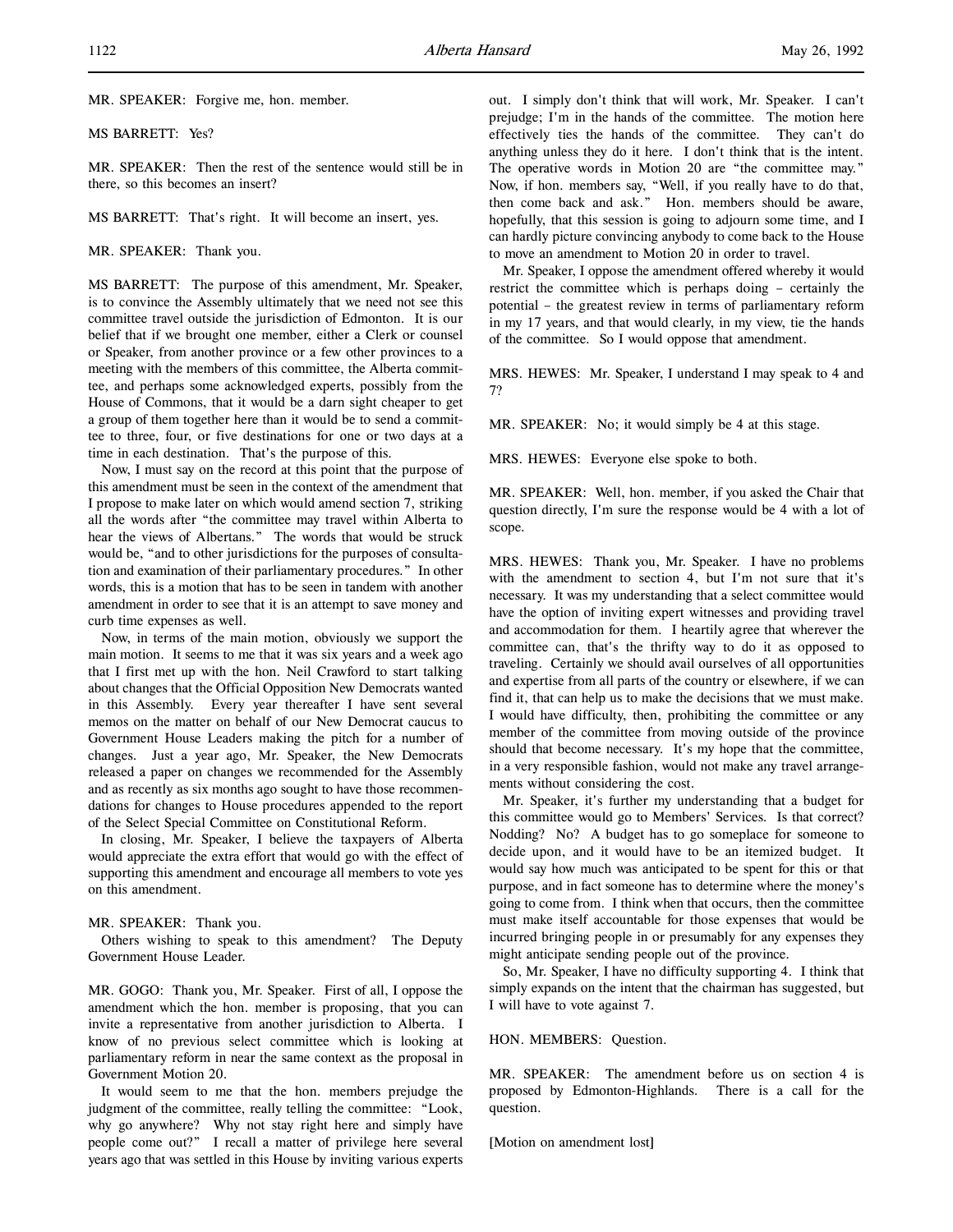## 8:30

l,

MR. SPEAKER: Section 5. I have two here. On the first I recognize Edmonton-Strathcona.

MR. CHIVERS: Thank you, Mr. Speaker. The proposed amendment has been circulated. It simply amends section 5 of Motion 20 by deleting the words "members of the public service employed in that department or of." The section would then read:

In carrying out its responsibilities, the committee may, with the concurrence of the head of the department, utilize the services of the staff employed by the Legislative Assembly.

Mr. Speaker, I think that in the circumstances here – this is a committee of the Legislative Assembly. We do have a staff that is thoroughly familiar with the functioning of the Legislative Assembly. The purpose of the committee is to consider the current functioning status of the Assembly and to review ways of making it more responsive to the needs and values of the citizens of Alberta. I submit that it is a situation where the staff of the Legislative Assembly are uniquely and well qualified to provide the services required by this committee, and it seems to me that it's very appropriate that the services that are utilized in providing the necessary staffing for this committee should be confined to those staff of the Legislative Assembly. I urge the support of the members.

MRS. HEWES: Mr. Speaker, just briefly, I don't support this amendment either. I understand the intent of it, and you'll note that my amendment to 5 has some similarities. From what I understand, the amendment of the Member for Edmonton-Strathcona is to make it impossible for members of the public service employed in that department to serve with the committee and to ensure that members of the staff employed by the Legislative Assembly do serve. My amendment, sir, is similar. It makes it possible for either/or. In fact, it makes it mandatory that members of the staff of the Legislative Assembly would serve, and I will speak to that when I have an opportunity. I don't believe that we should prohibit the members of the public service employed in that department from service to this committee if that seems necessary.

MR. GOGO: Mr. Speaker, I have some difficulty with the amendment. Here as chairman of this proposed committee I was looking for ways to make it economical. We heard hon. members saying earlier that we should be mindful of fiscal restraint. A government department that already has people in place: it seems to me if it's more economical to use them, the committee should use them as opposed to using staff of the Assembly, who may or may not be available.

I was trying to do this, and I agree with the Member for Edmonton-Gold Bar that as long as there's a choice to do it, we should be choosing the most economical route. If we could use staff already on the payroll in a department within government, it seems to me logical we should use them, and that's why the motion reads the way it does. So I do not support the amendment from the hon. Member for Edmonton-Strathcona.

MR. SPEAKER: Edmonton-Highlands.

MS BARRETT: Thank you. I'd like to speak in support of this amendment. It's been my experience that every time the House strikes a special select committee, the staff of the chairperson of the committee, always a government member, often a cabinet minister, ends up being seconded to the committee. They are government. This is the Legislative Assembly. The two are

distinct. The whole point of this is to be a nonpartisan issue. The people who work in a minister's office are often appointed on the basis of their political loyalty. The people who work for the Legislative Assembly are either hired by the Speaker or appointed by an all-party committee on the basis of their political neutrality. The difference is immense. That is the purpose of this amendment, Mr. Speaker. Every select committee I've served on in this House has ended up seconding either current employees of the chairman or former employees. I think it is wrong, wrong, wrong. Good grief, we've got an enormous staff in administration. They are all more than competent. Our Table officers are second to none in the country. Our administrative officers are top notch. There isn't a thing they don't know. We should not have to go beyond them to get the sort of work done that we need, and in fact bringing in anybody else from any other department is inevitably going to bring in political bias and competence that cannot match that which is exhibited by our Table officers and our administrative officers, who are demonstrably politically neutral, Mr. Speaker. That's the whole point. This amendment should definitely carry.

HON. MEMBERS: Question.

MR. SPEAKER: Question on the amendment. The amendment before us as proposed by Edmonton-Strathcona is the one which deals with the section currently numbered 5. Those in favour of the amendment, please say aye.

SOME HON. MEMBERS: Aye.

MR. SPEAKER: Opposed, please say no.

SOME HON. MEMBERS: No.

MR. SPEAKER: The matter fails.

[Several members rose calling for a division. The division bell was rung]

### 8:40

[Eight minutes having elapsed, the Assembly divided]

MR. SPEAKER: Order please. Order. The division is with respect to motion 20(5) as currently numbered on the Order Paper. The motion is an amendment as proposed by Edmonton-Strathcona, and it has been distributed to all hon. members. It reads, by striking out the following words: "members of the public service employed in that department or of."

| For the motion:     |              |               |
|---------------------|--------------|---------------|
| Barrett             | McEachern    | Woloshyn      |
| Chivers             |              |               |
| Against the motion: |              |               |
| Ady                 | Gagnon       | Musgrove      |
| Black               | Gesell       | <b>Nelson</b> |
| Bogle               | Gogo         | Oldring       |
| Bradley             | <b>Hewes</b> | Paszkowski    |
| <b>Brassard</b>     | Hyland       | Payne         |
| Calahasen           | Johnston     | Rostad        |
| Cardinal            | Jonson       | Schumacher    |
| Clegg               | Klein        | Shrake        |
| Day                 | Kowalski     | Tannas        |
| Dinning             | Lund         | Thurber       |
|                     |              |               |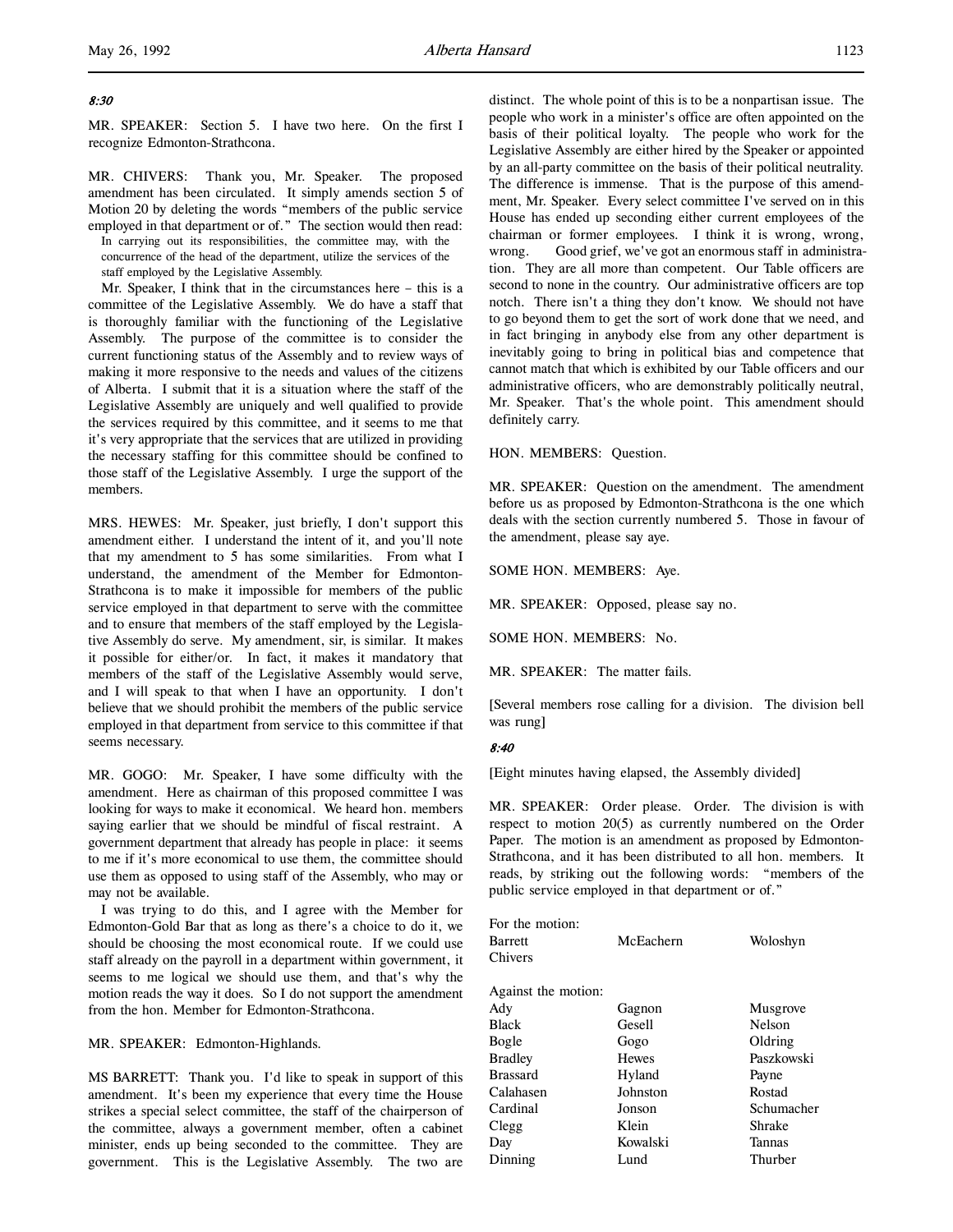|  |  | May 26, 1992 |
|--|--|--------------|
|--|--|--------------|

| Drobot<br>Elliott | Mitchell<br>Moore | Zarusky       |
|-------------------|-------------------|---------------|
| Totals:           | For $-4$          | Against $-35$ |

[Motion on amendment lost]

MR. SPEAKER: Thank you.

This is now dealing with the second amendment, which is on the page distributed by Edmonton-Gold Bar.

Edmonton-Meadowlark is recognized.

MR. MITCHELL: Thanks, Mr. Speaker. Our second amendment would delete the word "or" and replace it with the word "and" in section 5 of the motion. The intention of this amendment would be to ensure that Legislative Assembly staff, the Clerk and the Parliamentary Counsel and so on, would be included in the group of advisers, experts in support of the work of this committee. It differs from the New Democrats' earlier motion to the extent that it does not preclude the possibility of the committee calling upon public service staff employed in a given department, but it at the same time in fact would require that were public service staff used, legislative staff would also be called upon. It's difficult to imagine that the chairman is considering for a minute that he and the rest of the committee would not depend upon the expertise of the clearly accomplished Parliamentary Counsel and Clerk's staff, the Clerk himself. Therefore, it seems that this amendment broadens the clause in a way that makes it more effective but doesn't limit the chairman from achieving what he apparently wants to achieve.

MR. CHIVERS: Mr. Speaker, it's with some regret that I find it necessary for our caucus to support this amendment. At least it will ensure that it is mandatory that some of the services be provided by the Legislative Assembly staff. Rather than simply opposing the matter on the basis that our amendment lost, we will be supporting this one.

### 8:50

MR. GOGO: Mr. Speaker, I don't think that changes the substance of it in any way. I appreciate the suggestion by the Liberal caucus. Frankly, the intent was that the committee would have done such a thing anyway. So on behalf of the government, I have no objection in accepting the proposed amendment.

MR. SPEAKER: Is there a call for the question?

HON. MEMBERS: Question.

[Motion on amendment carried]

MR. SPEAKER: The next amendment, Edmonton-Kingsway.

MR. McEACHERN: Thank you, Mr. Speaker. I'll be moving this amendment on behalf of my colleague from Edmonton-Highlands. It's the second part, actually, of the amendment which she proposed for 5 and has exactly the same intent. Had her amendment for 5 passed, it would have been mandatory, of course, to bring 7 in line with 5. It is that 7 be amended by striking out all the words after "views of Albertans." So I'll read the amendment and make sure exactly what that implies is on the record. Number 7 presently reads:

In carrying out its duties, the committee may travel within Alberta to hear the views of Albertans and to other jurisdictions for the purposes of consultation and examination of their parliamentary procedures.

This amendment would put a period at the end of "the views of Albertans" and would therefore eliminate the travel to other jurisdictions beyond the borders of Alberta. That would make the whole motion then consistent with the amendment for 5 had that passed. Since it did not, we still need to put this on the record, but I won't go through all the same arguments again that she covered already. I move the amendment.

MR. SPEAKER: For clarification, the Member for Edmonton-Kingsway moves this amendment in his own right. Prior consultation was given as to the process before, that there were two separate amendments, as with Edmonton-Gold Bar, and therefore both series had to be split. Thank you.

Clover Bar.

MR. GESELL: Thank you, Mr. Speaker. On this particular amendment I would like to make three points. The first one is that this particular amendment severely limits the ability of this particular committee to do a full investigation and conform to the duties that are outlined for this committee.

The second point, Mr. Speaker: it prejudges what this committee is to do. Parliamentary review in this case is something that doesn't happen that often, and we should have the ability as a committee to investigate fully not just within the boundaries of Alberta but also with the other provinces and other locations how they proceed and what their parliamentary practices are. I don't think it's reasonable to limit the committee in that way to just look at our own particular situation. I think we are influenced by other provinces, and we should recognize that and investigate that.

The third point, Mr. Speaker, is that if we are fortunate to be able to visit another Legislature – Manitoba was mentioned earlier – I think it is important if at all possible to observe the dynamics that occur in a House. That does not necessarily occur when you ask an expert to come and consult with you to provide some information of what the processes are, what the parliamentary rules are, and how people proceed in the House. I think that knowledge of the dynamics that occur within those other jurisdictions is completely lost. I do not believe that we should limit the committee from investigating fully those possibilities and those dynamics, and I would urge the members of this House to vote against that amendment.

[Mr. McEachern rose]

## Speaker's Ruling Closing Debate

MR. SPEAKER: There's no right of reply on an amendment, hon. member. [interjection] I'm sorry hon. member. Standing Order 25(2) precludes the right of reply on an amendment, and to speak to the whole issue, it has to be done at the time of making the amendment.

### Debate Continued

[Motion on amendment lost]

MR. SPEAKER: Calgary-Mountain View.

MR. HAWKESWORTH: Thank you, Mr. Speaker. I'd just like to say a couple of things tonight before we bring this debate and motion, the item in front of us, to a close. I'm looking forward to serving on this committee, and I expect it's going to be an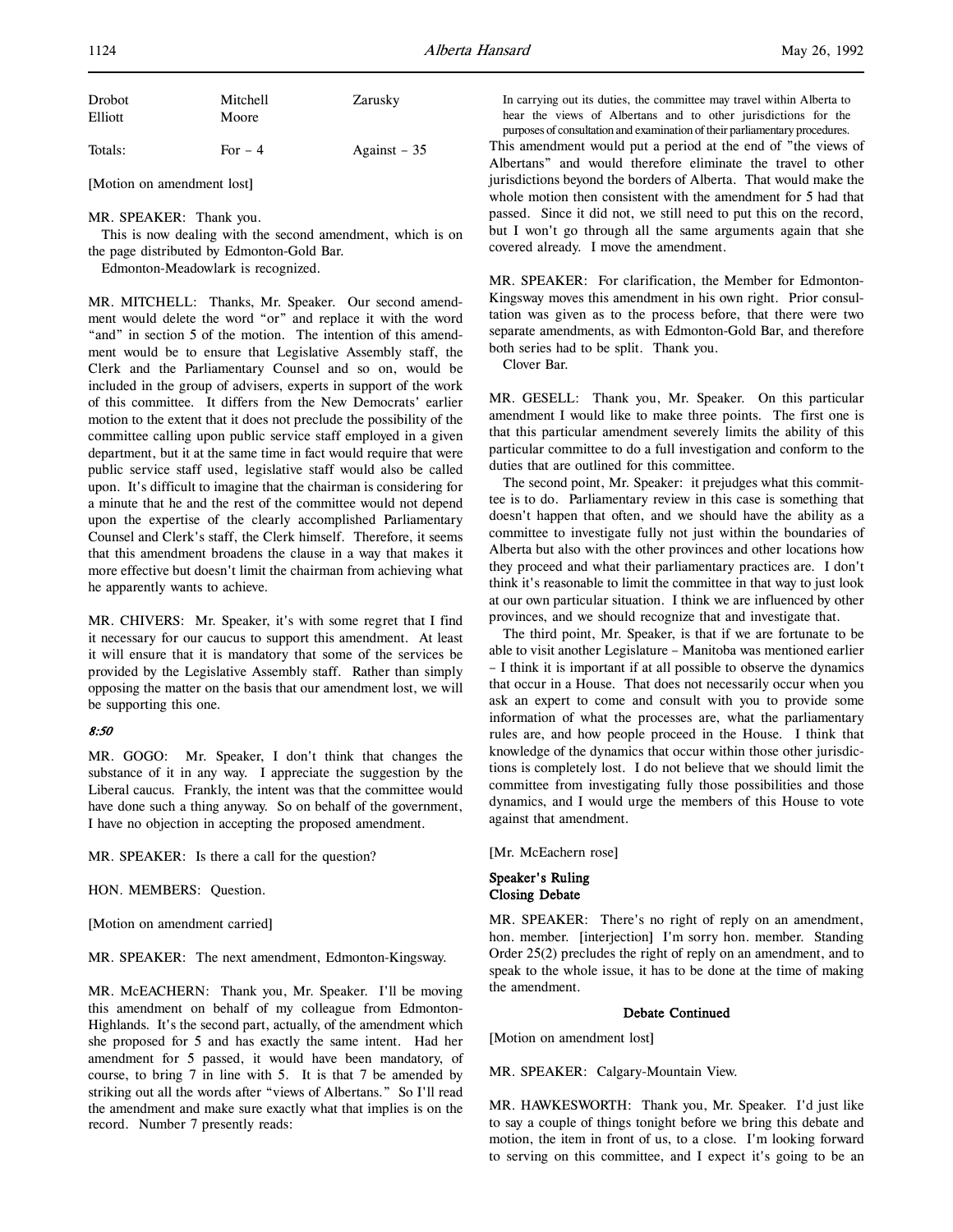interesting process for all of us. It's certainly an ambitious assignment.

It seems to me, in just doing some preliminary thinking about the nature of the work being undertaken by the committee, there are a whole range of issues. I would see, for example, questions surrounding election financing as being a part of this aspect. I'd like to see the committee examine the budget process, how the public could have a greater input, and how the information contained in budget documents could be more meaningful for all members of the Assembly as well as for the public as a whole. I note that some of us on the committee have had municipal experience, and I think that experience might inform our discussions around the budget.

It seems to me the whole area of the Standing Orders of this Assembly will be a big item for the committee to examine. Along with that are the roles of the individual members themselves. There's been much discussion in the public and around this Assembly recently about how caucus discipline might be loosened somewhat, how the debate on private members' Bills might be more meaningful. I know that reforms of the House of Commons in recent years have allowed for more private members' Bills to actually be debated and in fact adopted by the House of Commons and become legislation. So there's a whole range of issues around the role of the individual members themselves as well as the questions about televising the entire proceedings of this Assembly in order to bring what we do here more directly in front of the people that we're to serve.

I know that our colleague the former Member for Edmonton-Strathcona a number of years ago had an extensive motion on the Order Paper regarding how petitions might be used by the public to require debate by this Assembly to ensure that certain matters are brought before this Assembly for attention and for debate. The whole conflict of interest legislation: it still hasn't been proclaimed, so we don't have a lot experience with that piece of legislation, but potentially matters affecting that could be before our committee. Of course, there's the Legislative Assembly Act itself, and some of the requirements and some of the rules governing our procedures here under that Act may be subject to the review of the committee.

I know also that as part of our standing all-party committee that toured Alberta to get input from our citizens about making our system more responsive, the notion of recall was raised on a number of occasions. Of course, Alberta has the unique experience of having gone through and adopting recall legislation many years ago, in 1936, and it was subsequently repealed in 1937, but that's an issue that we could revisit. The question of initiative was also raised with our committee hearings on the Constitution. Of course, there's been some experience in the United States about how that's worked, and in some cases it's worked better than others. There's certainly lots that could conceivably be before the committee in considering that idea as well.

So it's just a small list. I'm sure other members of the committee have given some thought to this and may have other ideas and items of their own that they think need to be addressed by the committee. I would just simply say that it's an ambitious project, one that's long overdue, and if this motion is adopted tonight, it's one that I look forward to being a part of in the months to come.

[A member rose]

### 9:00

MR. SPEAKER: Unfortunately, hon. member, I don't believe I can recognize you. I'm sorry. Thank you.

Concluding debate on the motion, the Deputy Government House Leader.

MR. GOGO: Thank you, Mr. Speaker. In concluding debate, I very much appreciate the interest of hon. members. I would hope that along with suggestions made by Calgary-Mountain View, members would bear in mind the whole purpose today of the political process. In some ways it's the art of the possible, but surely communication is one of the most important. Where else but in this Assembly would you have heaven only knows in terms of space for the fourth estate, and where are they?

It would seem to me, Mr. Speaker, very clearly, that there's a role for the fourth estate to play in communication of government and legislative business. I would look forward, if we decide, hon. members, to travel to other jurisdictions, that the Edmonton Sun and the Calgary Herald will purchase their tickets and come along, because it seems that in every which way they seem, in their interest, to be the official opposition of governments today. One should not lose sight of the fact that, as Lord Thomson of Fleet said, today news is something you put between the classified and display ads.

So not prejudging – as chairman of the committee I'm in the hands of the committee, but I would certainly encourage hon. members in both this House and the committee to come forward with their ideas of ways that this committee can look into in terms of meaningful parliamentary review as it affects the Legislative Assembly.

With that, Mr. Speaker, I would encourage all hon. members to support Government Motion 20.

[Motion as amended carried]

head: **Committee of Supply** 

[Mr. Schumacher in the Chair]

MR. CHAIRMAN: The committee will come to order.

head: Main Estimates 1992-93

### **Treasury**

MR. CHAIRMAN: We are commencing somewhat late this evening, so without any further ado the Chair will recognize the hon. Provincial Treasurer to introduce the estimates.

MR. JOHNSTON: Mr. Chairman, I'm very pleased to have an opportunity to say just a very few words about the department of Treasury and the activities which we have gone through over the course of the past year and, of course, to seek support from the Legislative Assembly for the Treasury budget itself. As you know, of course, when you deal with Treasury, you tend to cut across a lot of departments and a lot of policy questions, and I'm sure that through the course of this evening we'll have a chance to look at and discuss a wide set of issues, no doubt.

Before I begin, Mr. Chairman, let me say that as is tradition certainly in my case, I always like to recognize the people who make my job very easy, who certainly assist me over the course of the year. I must say that in the department of Treasury itself I find some of the finest people, the best minds, and certainly dedicated people who are serving the people of Alberta and the government with vigour and with intelligence and with dedication. To them and through the leadership of Allister McPherson and Al O'Brien go my thanks, because, of course, they are called upon to do yeoman effort all the time.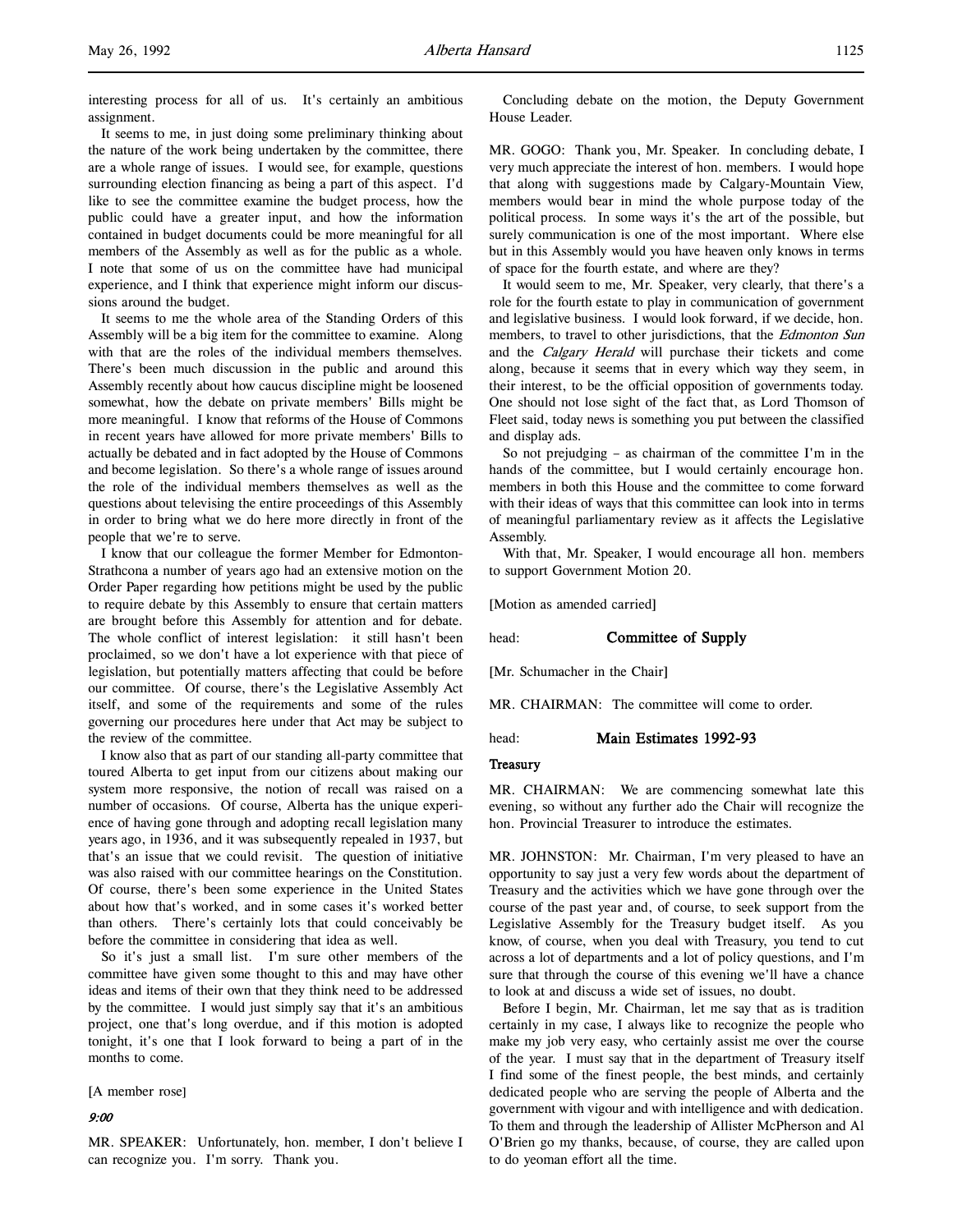I might note that during the period of preparing the budget, people in the budget bureau certainly work long hours. As you can expect, over the course of the last few years the department of Treasury has been called upon to put in extra hours and do extra work to ensure that some of the problems and some of the policies of our government are fulfilled. At the same time, I must say that I'm now in my 18th year as a Member of this Legislative Assembly and a member of cabinet. [some applause] That's not the exciting part, my colleague. The exciting part is that on my office personal staff I have one person who has served with me for all that time, in fact probably started two days ahead of me: Sharon Tymkow. Arlene Brietkreuz, of course, was one year behind. So in aggregate, if my numbers are accurate, we come pretty close to over 50 man-years of time together. They deserve the credit. They simply prop me up every morning and send me off to work. In my office as well are Steve Grossick, who has joined us from the research department, and Loretta Pellegrino, who is the personality in our department. So I'm very pleased to express again my thanks to those people who have made my work possible.

Let me begin in terms of looking at the department of Treasury by just touching on some of the items which we've worked on over the course of the past year. I think last year when I was here, we had before us in the Legislative Assembly at least two propositions, one which I talked about and one which is in the process of being considered by the Legislative Assembly being, first of all, the discussion on the area of loan and trust companies. Now, this has been a very long process in our department. A necessary review of that legislation certainly was required, and this was one of the legs of our reform of financial institutions in the province. This Legislative Assembly had considered, before that, the credit union amendments and credit union legislation. That legislation is now in place and operating effectively together with regulations; very complex legislation, but nonetheless that credit union legislation is in place.

Over the course of the past year we have successfully completed our work on the implementation of the trust and loan legislation. That Act was passed last year by this Legislative Assembly, and just last week we completed the passage of the regulations to ensure that that legislation is in place. As I said before, this is the outcome of a lot of hard work by members of our department and as well reflects not just the provincial view as to how financial institutions should be regulated but reflects as well a co-operation across Canada as to how financial institutions should be regulated. It goes without saying that we have had a lot of experience in this area in Alberta. We all go back and touch the bases, including the two banks which went into receivership, the credit union system which I referred to, the Principal Group and other trust companies.

This past year, as a matter of fact, problems still plagued the financial institutions, mostly this time as a result of difficulties in the economy of Ontario and eastern Canada. That showed up, Mr. Chairman, as all members know, in the difficulties with Standard Trust, which was taken over by CDIC, which did not really impact on Alberta, and the difficulties with First City Trust, which in fact was an Alberta company regulated here. That has now been taken over, and working with CDIC and the purchaser, it appears that that entity is now working out. Finally, we see now problems in Central Guaranty. These are just some of the problems which have been experienced in this area, and so it is nice to see that our legislation is in place to provide both competent direction to the people who invest in these entities and to ensure in a foremost and first manner that in fact the depositors have all the security and protection they should have.

I can confidently say today that our legislation together with the regulations which are now in place is as effective as any in Canada and in fact shows the leadership which is expected of Alberta with respect to this form of legislation. I think to the members of this Assembly goes a lot of credit to ensure that this Act was passed and that now we have the regulations firmly in place.

I can say as well that last year when I introduced the estimates, I talked about the need for pension reform. Accordingly, on July 9, 1991, we introduced very considered and substantial recommendations for the reform of the pension system at least under Treasury: the five major plans which I'm responsible for. In doing so, we promised that we would attempt to find a clear resolution to ensure that the future of these plans was strong and that the beneficiaries who receive future payments under the plans would have a secure future.

## 9:10

I can say, Mr. Chairman, as I have announced already in the case of the two large plans which cover something like 125,000 people, that indeed we have put in place a reform to that pension plan, found consensus among the stakeholders, found a way in which we could collectively come together with respect to a resolution, and have been able to put that in place. In doing so, we had to ask all members to pay a bit more, and the government itself was asked to pay a surcharge. We're now working more fully on the more troublesome areas. Those troublesome areas deal with the academic pension plan, the special forces pension plan, and the management pension plan. Some of those are coming together. We still have some difficulties with those, but even so, with the accomplishments to date on the pension reform we have reduced the unfunded liability as reported at March 31, '90, of about \$6 billion down to something less than \$1 billion at the present time, and I would expect that by the time we call for the actuarial calculation of March 31, '92, the unfunded liability will fall well below \$1 billion.

Now, that's a sizable correction: eliminating \$5 billion from our obligations. My colleagues in the opposition raised these points from time to time over the course of the past year, and on this point we indicated that we would embark on this course of action to ensure that the pension plans were reformed. We did that, and at this point I want to report that we have had some considerable success and look forward to completing the discussion with the rest of those pension plans over the course of the next few days. I confirm again, Mr. Chairman, that we will in fact be introducing legislation which will enable us to put in place these reforms and these changes that I talked about. The principles that guided us, of course, were that everyone had to pay a bit more, that we had put in place a firm commitment to a COLA adjustment and would ask all the participants to pay a touch more to ensure that the unfunded liability was paid off. We have done just that.

With respect to the budget process itself, just a couple of minutes there, Mr. Chairman, I think would be appropriate. We have attempted over the course of the past six years to put in place a fairly rigorous and disciplined approach to spending. We believe that Albertans consider that governments should do what they can do within their control, and that is control the expenditures. We believe that our record has confirmed that we have done just that. In the Budget Address which I presented, I matched our position with all other governments across Canada, including the federal government, and showed that in fact our expenditure control was in place, that we, I believe, were doing our job with respect to expenditure control, and our record as opposed to other governments in Canada has in fact been much better than other govern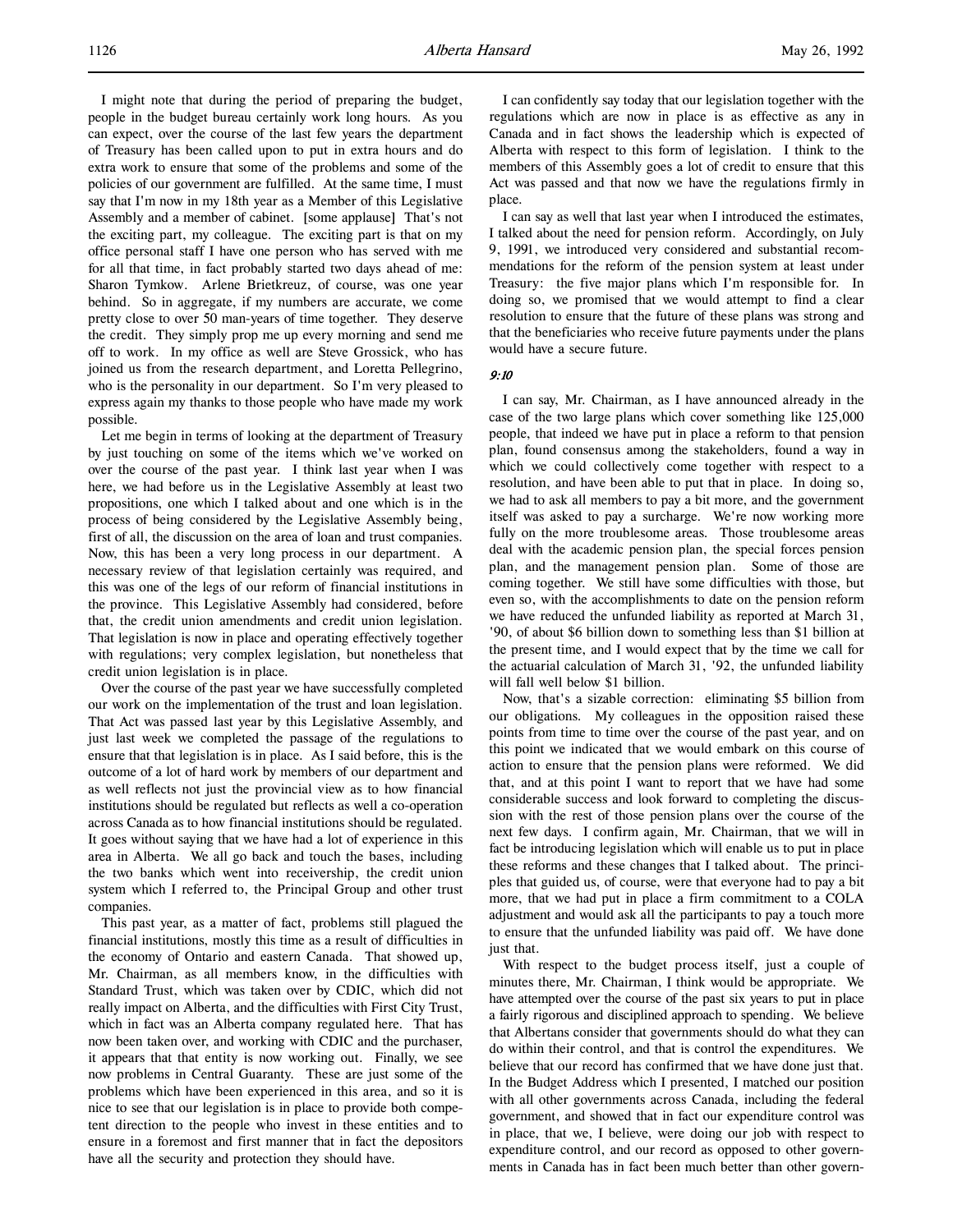ments, showing that our expenditures, as a matter of fact, have been around the 2 percent level.

Despite that, despite our own self-discipline and our will to ensure that our expenditures are controlled, I want to advise and confirm that we will be introducing legislation again to ensure that despite political changes over the course of the next few years – that is to say, whether we have an election or not sometime in '94 – we will have in place a three-year plan to control our program expenditures by 2 and a half percent this year, by 2 and a quarter percent the year after, and then 2 percent finally. That's a fairly disciplined approach to controlling program expenditures. In it, Mr. Chairman, we will have to come back to the Legislature from time to time should we require special warrants. So then we'll hear from the opposition parties across the way as to whether or not they support these kinds of additional expenditures, and when I come back next spring with a budget, they will not be able to stand up and say, "Well, we did not agree with these warrants." They'll have an opportunity to be part of the decision, and we'll see what they say. I mean, if they say they don't want to spend the money, perfect; we'll simply get on with another issue. But we'll see how it happens. We'll give them a chance to be part of the decision-making process, and we know that they're going to be part of the solution. I know they'll help us out with that solution.

Secondly, here is a key point. [interjections] Mr. Chairman, I'm restrained by my comments this evening. I want to get on with the business. It's not my nature to take on and listen to these asides. You know I'm very seldom distracted by these comments. I will not be tempted tonight, Mr. Chairman. You know that. So I will simply restrain myself and, as with all members of this government, focus on the issues, not on the unusual and asides.

Mr. Chairman, what we will do, though, with respect to this spending legislation is quite critical. We believe that if you control the expenditures, then you are doing essentially what the people of Alberta want you to do. They say to us from time to time: "Look, you control the expenditures, do not increase the taxes, and then we'll have to adjust ourselves as to what kinds of services should be expected here in Alberta. We know that the government has done a good job with respect to health and education. We believe you have managed that side of it effectively for us." We do not like to see the size of deficits – no one in Alberta likes that – but if you put in place this spending legislation, as I intend to do in the next few days, Mr. Chairman, you'll find that if we do find a windfall on the revenue side, that is to say that the price of oil goes above \$19 as I forecast it would, that will in fact go directly to the deficit as opposed to being available for the government to spend. We won't be tempted quite as much as if we didn't have this legislation in place. So, as I say, this actually confirms our intention to restrain the size of our spending, the size of our deficit.

We intend to get on with reducing that deficit over the course of the next few years as well, but as I said in the budget, Mr. Chairman, it is disappointing that over the course of the past year we did have a revenue shock on the natural gas side which was comparable to the oil price shock that we experienced in 1986. For example, in February of '92 the price of natural gas fell by 50 percent, the same sort of rate that you will trace if you look back on the price of oil in 1986: a 50 percent reduction in February. Of course, that showed up directly in our deficit. This deficit was driven by a revenue change. No one a year ago forecast that revenue outlook, and in fact we were caught by it, as were a variety of people.

Now it appears that the liquid hydrocarbons are coming back in good pricing discipline. We see the price of oil I think today trading around the \$20 level. It's been up and down a bit but certainly above the \$19 forecast, and there seems to be some confidence coming back into the price of natural gas. My colleague Mr. Payne noted that when he spoke about a month ago saying that some of the forecasters in Calgary had in fact believed in this optimism. Some of the energy specialists were saying that in the near term you'll see the price of natural gas rebound, but for the current time that part of our energy sector certainly is suffering. In fact, I think the number of wells being drilled right now in Alberta and in the United States as well is at an all-time low. In the United States, for example, I think there are only between 700 and 800 wells at work right now. That certainly is an all-time low considering that the states that were active in hydrocarbon exploration at one time – in '86, for example, there were close to 5,000 rigs at work. So you can see there's been a major shift in the way in which this crude price on price has driven the industry, and we're caught in it for the time being.

I do have a sense of optimism about the future. I believe the price of gas will come back, that in fact the supply/demand numbers in the United States will work to the favour of Alberta, and now we have the infrastructure in place by the private sector so that our supply of natural gas is key to the survival of the northeastern United States both in terms of commercial and industrial consumption but also in terms of the need for cogeneration of power, electrical facilities.

Let me talk, Mr. Chairman, about what we did in the budget on the tax side, because it's the tax side that's quite critical to us here in Alberta. We believe, as I've said before, that if you have a policy which allows individual Albertans to receive higher than average returns for their efforts, for their work, that in and of itself will build confidence, that in itself would provide the kind of change in perspective, the outlook that is necessary for us to rebuild this economy. Right now in other parts of Canada we find a very deep recession characterized by high unemployment, by low investment, and by a very stagnant return. Unlike other recessions in other parts of the world, this recession has been very slow in returning to economic growth. While I believe it will happen in the last half of '92, there is a lingering doubt about the return to strong economic growth in Canada, and that economic downturn certainly has impacted on Alberta. It's for that reason that unlike other provinces, unlike other governments, we had a tax cut in our budget position. Now, we followed closely on the heels of the federal government's tax cut. In February Mr. Mazankowski reduced his surtax, and that he hoped would be passed on to Albertans and to Canadians. Unfortunately, some provinces gobbled that up. They simply said, "If the federal government's going to give up that money, we're going to take it back for our account, and then some." So you see that in fact tax increases have been the vogue, the mode of other governments, and we have adopted a policy contrary to that. In fact, our Premier in December of 1991 led the way when he said: you must reduce the taxes, provide that change so that people have an incentive to spend, and you must control the expenditures as well so that you don't generate a deficit at the same time. All of that was reflected in our budget when we put it in place last month, and that debate of course is moving through the Assembly at the current time.

### 9:20

So in the province of Alberta there's no question that we have the lowest personal income tax regime. Our Alberta tax now is at 45.5. As I look at the numbers now that these budgets are fully rolled in, we find that the province with the closest tax rate is B.C., and its rate there is 52.5 percent. It has a high income surtax, Mr. Chairman, and of course it does have a sales tax. Here in Alberta we do not have a sales tax. Now, unlike the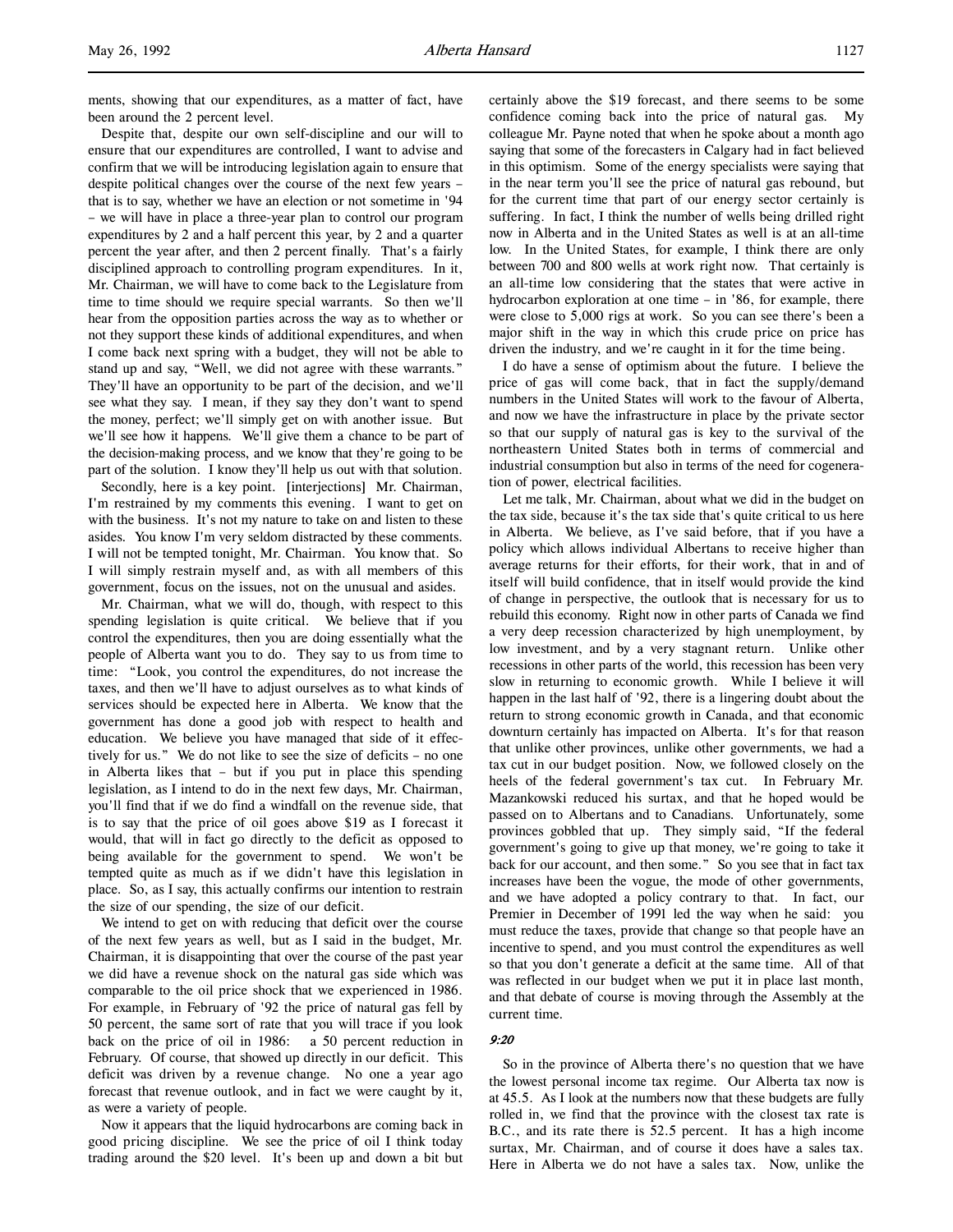Liberal Party across the way, those people who believe that they don't trust the people but trust themselves – they are arguing that we should have a sales tax in this province. Well, I can't wait for the next election when I'm speaking to my good folks in southern Alberta about this position, the position which says we want to have a sales tax in Alberta. Now, that's interesting: a sales tax when those Liberal folks across the way, the ones who argue they are the ones who can discipline themselves on the fiscal side – no evidence of that; they won't discipline themselves. What they want to do is take your money and spend it for you. Those are the kinds of policies we see from those people across the way. I enjoy having this opportunity to explain and fully develop this position for the Liberal Party because they're reticent to do it themselves in front of the people of Alberta. I intend to do it time and time again.

We believe that we have confidence in the people of Alberta. They have the way to which they can allocate their economic votes. They know how to spend their own money. They don't need politicians to do it for them, Mr. Chairman, but that's what the Liberal Party is calling for, and it should be on the record. All members of our caucus I think are motivated to ensure that that is on the record right across Alberta in every one of the constituencies, and I know Albertans will learn from the experience there that you cannot trust the Liberal Party with respect to that fiscal position. Out of one side of the mouth and out of the other side of the mouth: that's the way in which they operate. It's good to have a chance to ensure that it's on the record there.

Just quickly in summary: what about the economy? The economic indicators across Canada still are not that positive. We see in the case of all provinces that they're running very large deficits. The average deficit across Canada would be something like \$50 billion. Those have to be funded by somebody. They have to be funded by the taxpayer eventually. We think that we have to get into this question of sorting out who has responsibility for certain expenditures, and until that is sorted out, Mr. Chairman, I don't think you're going to see much way for a strong economic growth to be sustained.

If you look back over the course of the last three years, real economic growth in Canada has been quite small. Relative to other OECD countries, it's running about 1 and a half percent someplace, and that's not large enough to generate substantial jobs. Now, in Alberta we're the only province, probably with the exception of B.C., that is generating new jobs for the people of this province. At the same time, we're seeing a strong inmigration to this province because they believe an economic opportunity exists here. We're maintaining a tax regime, providing the economic incentives both by tax side and by infrastructure investments to ensure that that investment comes here. We think that's the way to ride through this period, but unless we get together with the governments and start to sort out who it is that has responsibility for certain expenditures, to remove the kinds of duplication and overlap that exist, we're going to have this continuous expenditure problem which drives our deficits, which is going to drive us into a noncompetitive position with respect to us as Canadians or Albertans competing in the world markets.

It's for that reason, Mr. Chairman, that I look forward to Thursday's and Friday's discussion in Calgary around the 2000 initiative, wherein we will ask all Albertans to be part of a solution, talking about ways in which they can trigger new investment, ways in which we can collectively find solutions to these kinds of problems, ways in which we can define the role of government and the role of the private sector to ensure that meaningful jobs are provided for us here in this province. Some may call it industrial policy. I prefer to call it an economic

growth policy, and I think that's what will emerge from these discussions in the next two days. I think we can be proud of the response so far, and I think we're going to be happy with the way in which our policies are shaped around the discussions that flow out of Calgary and the work that's been done on this Toward 2000 report. So I see that as being one of the real ways in which we can trigger economic growth and trigger a new renaissance, if you like, both in Canada and in western Canada certainly. That sense of co-operation certainly was clear at the Western Premiers' Conference. I think there's a need and desire for us to sort out both the costs of government and ways in which we can do better as government.

As I said before, I think in terms of solutions we have to reinvent government to some extent and find new ways to be more creative in the way in which we allocate dollars or, as I say, scrape the barnacles off the old ship of state.

Well, Mr. Chairman, I wanted to make just a few comments, both to update all members of the Assembly on what has been achieved over the past year, to talk about the kinds of changes which I see and that we've adapted to, to speak specifically to some of the tax and economics and expenditure side which we've talked about, and then look forward to coming back in and talking about the ways in which we've changed the accounting policy, which I'm sure is a fascination for most people, talking about other aspects of the Treasury Department budget, which you may want to talk to – whether it's loans, guarantees, those sorts of things – and of course, from time to time making comparisons of our fiscal position and our government's position on the budget with other governments across Canada. To be fair, I think we have to look at those kinds of comparison and contrast, because out of that will come the real willingness for the private sector to invest here in this province.

Accordingly, Mr. Chairman, I appreciate the opportunity of having a few minutes to say a couple of words with respect to the budget, and I do look forward to the comments with respect to Treasury over the course of the next few minutes ahead of us.

Thank you again, Mr. Chairman.

MR. CHAIRMAN: Before we proceed to the next speaker, may we briefly revert to Introduction of Special Guests?

HON. MEMBERS: Agreed.

## head: Introduction of Special Guests

MR. CHAIRMAN: The hon. Member for Red Deer-North. [some applause]

MR. DAY: They're only applauding, Mr. Chairman, because they know I'm not giving a speech.

I'd like to introduce four guests in the Assembly tonight, the first being a student who is here on a special student project, believe it or not. She is studying the workings of government this evening and tomorrow, so that will be an interesting study for us to all read. I'm sure we'll get copies of it. That's Jodie Scraba. I'm introducing her on behalf of my colleague from Redwater-Andrew. She's a constituent in that area. She's here with her father, Mr. Dennis Scraba. Also, here from Red Deer is a woman who is very significantly involved in women's issues in Red Deer, serving on the directorship of the Alberta Federation for Women United for Families. Her name is Jude Hansen. With her is another woman significantly involved in many functions in Red Deer. As a matter of fact, she is the brains behind the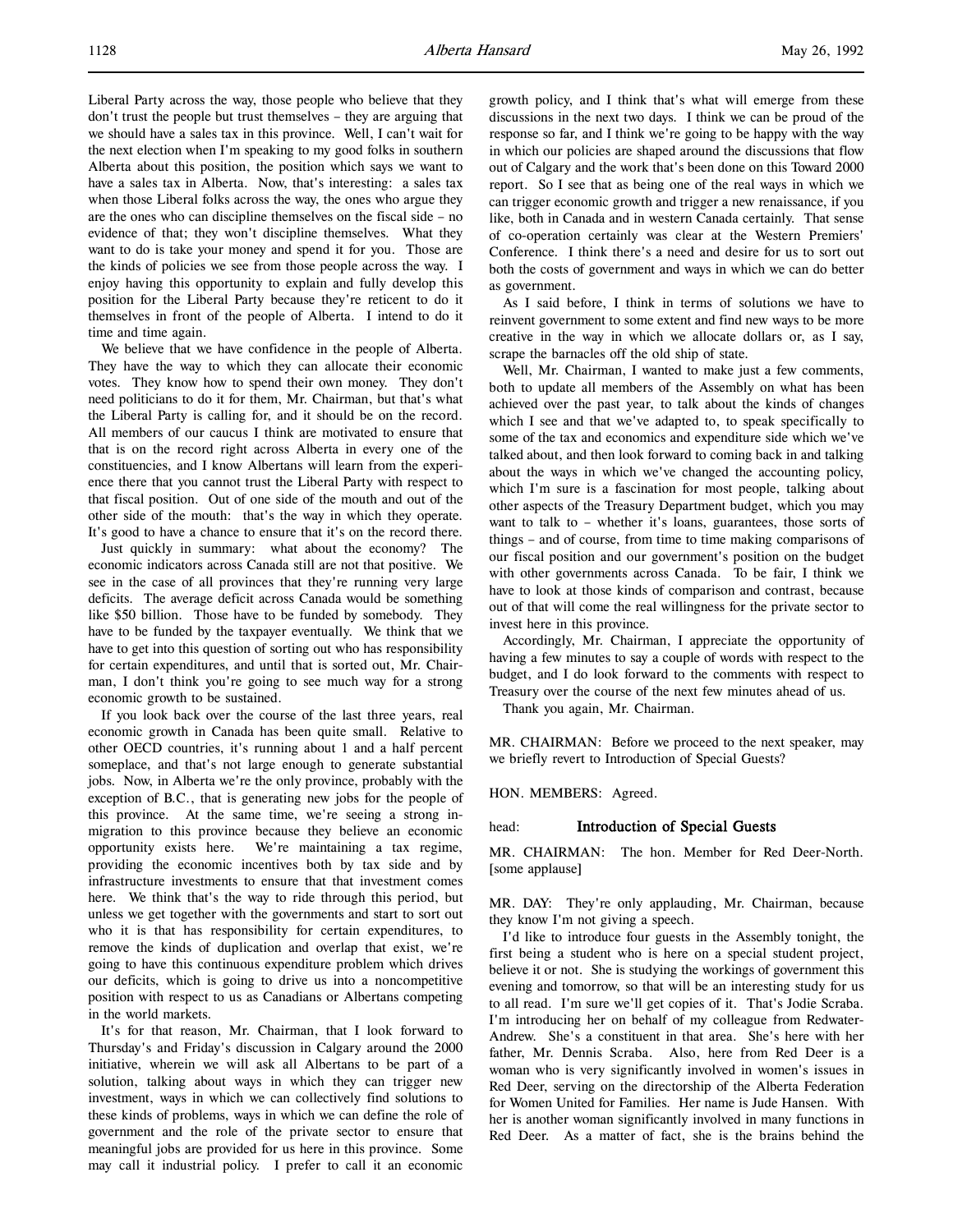## head: Main Estimates 1992-93

### Treasury (continued)

## MR. CHAIRMAN: The Member for Calgary-Mountain View.

MR. HAWKESWORTH: Thank you, Mr. Chairman. I've had the privilege now to hear the last seven straight budget speeches from this particular Provincial Treasurer, all of them deficit budgets. I'm certainly hoping that one of these years I will be in this place and be present at the announcement of a balanced budget that really is a balanced budget. Perhaps I'll have that experience within the next year or so. Certainly I admire this particular individual at least for his ability, if nothing else, to put forward his point of view. Whether in fact the reality ends up corresponding to the point of view he puts forward, that's a whole other question.

What Albertans, it seems to me, really want from this government, from this Provincial Treasurer, from any government for that matter, Mr. Chairman, is a government that faces reality, that grapples with reality honestly and with some integrity. They want a government that concerns itself with their real needs. I think if we just use that as a guiding principle here, we're going to find that a great deal is lacking from the budget as a whole, and certainly I have some concerns about the Treasury estimates themselves.

I think at this point it would be appropriate to acknowledge the people who work for the Treasury Department. The hon. Provincial Treasurer recognized those in the leadership capacity, and I think we owe a recognition and vote of thanks to all the people who work in Provincial Treasury. After all, they're Alberta citizens too, and they want the same things from this government that all Albertans want, with this addition, Mr. Chairman: as professionals they also want to put their talents to work to serve the people of this province. I suspect that the morale is very low these days in the Treasury Department, because their talents aren't being put to work the way they should be because of what I call the political interference that has overridden any other consideration in the budgeting process of this government. It's not a process that builds on their talents and takes advantage of all that they have to offer. I would hope that we can change that. Political considerations, although they're important, should not override everything else and should not be sacrificed to short-term political needs of the government of the day.

### 9:30

The reality, Mr. Chairman, is that this government is no longer able to face fiscal reality or grapple with the needs of Albertans and the fiscal problems of this province with honesty, and it seems to be incapable of addressing the real needs of Albertans and giving them priority.

Now, it's not only me that's saying this, Mr. Chairman, although, you know, people may dismiss it as simply being a gratuitous partisan comment. I think it's very interesting that for the first time in my memory the Institute of Chartered Accountants of Alberta made a submission to the government, which was widely circulated to all members of the Assembly and to the media. Now, I know the hon. the Provincial Treasurer, as a professional, is a member of this professional association, so I'm sure he's taken their comments particularly to heart. I find it very interesting that the title that this institute chose for their particular submission is called Facing Fiscal Facts. I think that's really

important, and it's a message that I hope has not been lost on the Provincial Treasurer and on the government.

They made some very interesting and worthwhile recommendations, among them, just as a very brief overview, changing the way government reports and accounts for lottery revenues, pension liabilities, Crown guarantees and indemnities, the assistance to Alberta credit unions, and the deemed assets of the Alberta Heritage Savings Trust Fund, as some examples. Reforming the current provincial budget process to encourage more meaningful public input: I found that interesting, that this group of professionals feel that the public has been left out from meaningful input into what goes into the budget. Establishing a firm medium-term goal of balancing the province's budget and then finding the long-term political and fiscal will to maintain a balanced budget and to pay off existing debt. Finally, as part of the overview, improving the performance of our education system, the best investment any government can make in its future. I found that they, as a group of public-spirited Albertans, would make those recommendations and particularly that they would emphasize education – and I'll come back to that shortly, Mr. Chairman.

Given these recommendations in the Alberta context, I think it's very interesting to look at some of the things that have gone on in other provinces. In particular, let's take a look, for example, at Ontario, where they've opened up the budget-making process for public input. In January of 1992 the Treasurer issued the Ontario Fiscal Outlook: Meeting the Challenges, laying out what the constraints on the current year's budget were going to be and asking for input. The 1992 Ontario Budget Guidebook: Basics in Government Budget-making: a very, very meaningful and helpful document that allows ordinary citizens to have access to the makings of the budget, what goes into it, and how they could have input. So one of the recommendations has been implemented in another province.

I'm interested in what has been done in the province of Saskatchewan, Mr. Chairman. Their deficit for the current year was projected to be \$1.2 billion. The Provincial Treasurer's good friend, the Premier of that province, has cut the deficit in this current year budget, the one that we're in, to \$517 million. What a lot of people don't realize is that out of 32 budgets introduced by either CCF or New Democratic Party governments, this is the first – the first – budget that has a deficit that was introduced in all those years. I thought it was also very interesting that the Saskatchewan deficit is lower than both Alberta's and British Columbia's both in size and on a per capita basis. Yet at the same time that they were meeting these objectives, they also were able to add these following measures to protect the most vulnerable members of the Saskatchewan community: a 25 percent increase in the child tax reduction, a 35 percent increase in funding for child hunger programs, \$20 million for new community-based health initiatives, and \$20 million for family support initiatives. They're looking after people's real needs.

I also found it interesting that the British Columbia government is working from recommendations of Peat Marwick in terms of restoring the balance to their fiscal affairs. It's not been easy, but I find it interesting that their debt rating is now the highest in Canada, the highest rating for any province in Canada in terms of their fiscal position. It's now the best in Canada; that's British Columbia.

I noted that last week bond rating agencies lowered Alberta's debt rating. I'm just wondering what dropping down to AA2 – I wonder if the Provincial Treasurer will tell us how much that decision alone is going to cost us, because now it means the interest rates charged to Alberta are going to go up. Based on the \$1.3 billion or so, we're getting up there now in annual debt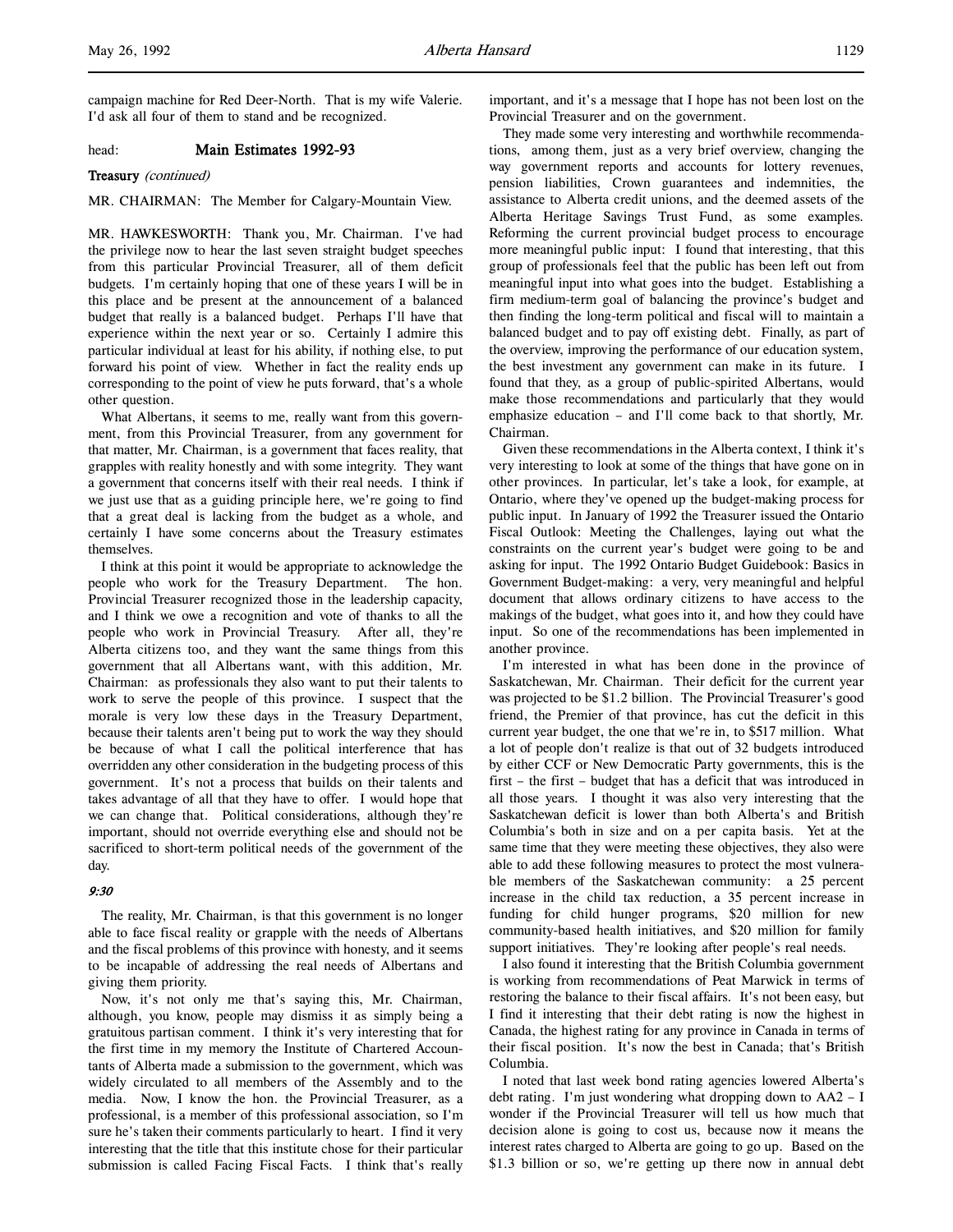payments. The debt ceiling having gone to somewhere close to \$15 billion, once you add one-eighth of a percent of interest payments to that kind of debt, it's going to be a significant increase. I wonder if the Provincial Treasurer will tell us how much it will add up to.

I would simply say in terms of an overview, Mr. Chairman, that I would hope the Provincial Treasurer would abandon this short-term politicization to meet the immediate political needs of the government, because all it does is create an impression of a picture of a car careening dangerously from one side of the road to the next. One year it's going to be budget cuts; the next year it's a huge deficit. One year we give tax increases in order to pay for it, and the following year the Provincial Treasurer is going to have to increase taxes. There's no fiscal direction here; there's no control. I hope he gets control before he takes this province into the ditch.

Now, Mr. Chairman, one of the major criticisms raised by the Institute of Chartered Accountants as well as the Auditor General has to do with reporting losses on government-supported businesses, support in the form of guarantees, in the form of loans and other support. I notice, for example, that on page 349 of the large budget book we find the valuation adjustments itemized to some extent: \$52 million is the item that appears for this budget year. Surely the Provincial Treasurer is not telling us that that's going to include the losses on NovAtel just by itself, let alone all the other businesses, including MagCan, GSR, Myrias, and a host of others that have had to be wound up in recent years. I notice, for example, with the 1990-91 comparables of \$345 million, obviously \$52 million is way out of whack. I would say to the Provincial Treasurer that this is part of the problem of a government that's not facing fiscal facts, a government that's not honestly grappling with the situation they're in, a government that is failing to recognize a situation in order to meet short-term political objectives.

Now, valuation adjustments are nothing more than fancy words for saying "recognizing losses in our operations." We've had some recent questions raised with the announcement by this government that \$566 million has been lost on NovAtel. Surely, Mr. Chairman, not all of those losses can be booked in previous years. Some of them have been. In fact, I understand the Provincial Treasurer is wanting the Auditor General to book a lot of them into the budget year that just closed on March 31, 1992, so it won't impact directly on this year's budget. But surely the Provincial Treasurer is going to have to confirm that the Alberta government is going to have to borrow money in order to pay for that \$566 million loss. Would the Provincial Treasurer give us some idea of what the terms of those borrowings are going to be? Will it be in the form of five years, will it be 10 years, or what will it be? If you take \$566 million and borrow that \$566 million for a term of 10 years, even if you get a very favourable interest rate, you're going to be paying at least \$50 million and some a year. You add it up; the NovAtel fiasco will cost us very close to a billion dollars and more.

# $9:40$

Just speaking of valuation adjustments and the need for them, in the Auditor General's report on page 13, unlucky page 13, he goes into some detail about the Treasury Department's role in the monitoring of these guarantees. He says, and I quote:

For example, proposals received from departments are sometimes inadequately supported because they lack business plans, operating budgets, and financial statements.

He also mentions later on:

In one instance, the file contained no evidence of action taken or proposed by the financial analyst when the actual results of operations

of the borrower differed adversely from those in the guarantee proposal.

These are very serious statements for the Auditor General to be making, and I would like to know exactly what it is that the Provincial Treasurer plans to do about it. What the Auditor General is saying is that there's really no system in place to provide an early-warning system in terms of all the guarantees, the billions of dollars of guarantees that are now outstanding. If you don't have an early-warning system, you can't know that problems are there, you can't act precipitously, and so you're going to end up with a lot of losses. That has been the experience in this province. Taxpayers have been hit and have been hit hard in terms of costs regarding all these losses of failed business ventures.

Now, NovAtel is the most telling example, Mr. Chairman. Not only are people going to have to pay for NovAtel in the form of borrowings over the course of the next five, seven, or 10 years, but the Provincial Treasurer may very well be coming back next year with cuts in program spending to compensate. I'd like to just put in some context what has been suggested to me are the real costs of NovAtel. Just to give some example of what \$566 million represents, that would pay for the tuition and books for 205,218 years of university. It would pay for 51,454 people to get bachelor of arts degrees, I'm told. It would pay for 725,000 people, something like the population of the city of Edmonton and larger, to attend NAIT for one year. For every one of the 300 people being laid off at NovAtel, a \$566 million loss – well, what would it represent? Could it be as much as 126 years on welfare? Just to put some of this in context, these at least have been suggested to me. I haven't gone through the fine-tuning of all of the dollar amounts, but certainly in rough numbers that's what \$566 million represents. Then when you add up the billion and a half of other failed business ventures and loan guarantees that the taxpayers are already on the hook for, you get some idea of the fiscal problem that this government has not faced up to yet.

I'd also like to ask the Provincial Treasurer about cost overruns for the Husky upgrader. My understanding is that the initial cost projections were about \$1.2 billion, \$1.3 billion, and now they're estimated to be \$1.6 billion. That, Mr. Chairman, is a cost overrun that's getting up there close to the cost of the NovAtel fiasco, somewhere in the order of \$300 million. Now, if Saskatchewan's not going to put in their share, that means the other partners, including the Alberta government, are going to have to ante up more. I don't know whether that's going to be \$100 million or more or what; perhaps the Provincial Treasurer can tell us. What does it mean as far as Alberta is concerned, and what investigations are going on to determine the reason for those cost overruns? Is this a bottomless pit that's 90 percent completed? Are we going to throw in whatever money it takes to complete it whether it makes any further economic sense or not? Are we just pouring more good money after bad? These are all questions, I'm sure, confronting the government in dealing with NovAtel. It's now before us again in the form of cost overruns at the upgrader. I'd like to get some firm comments from the Provincial Treasurer on that.

I'd like to also address the overpoliticization of what I see ought to be an arm's-length relationship with the Treasury Branches, Mr. Chairman. The Provincial Treasurer talked about trust companies legislation and new legislative framework to deal with them. I'd like to know when we're going to get a board of directors in order to remove the operations of the Treasury Branches from the direct interventions of the Provincial Treasurer or the Premier's office. Talk about companies that are related to one another and trying to remove them from a conflict of interest when it comes to deposit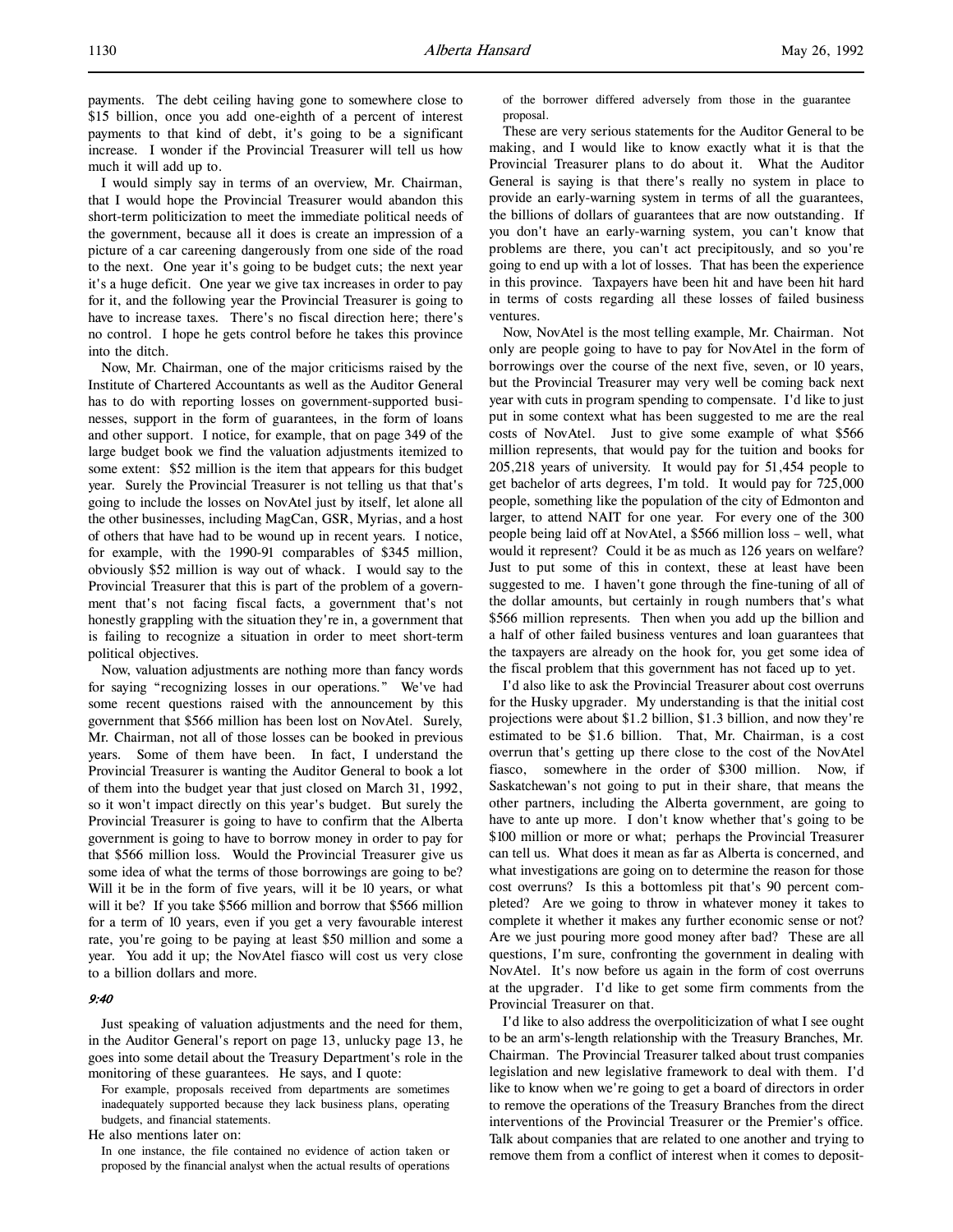taking and loan-making institutions; we certainly have a problem, as I see it, in the Treasury Branches. One example: now that loans to the West Edmonton Mall and Triple Five Corporation are up into the hundreds of millions and they take the form of third and fourth mortgages as well as a \$25 million operating line of credit, this government has heavily committed the Treasury Branches to the affairs of that mall and that company, such that 7 percent of the commercial portfolio of the Treasury Branches is now with that one entity. That can't be prudent lending in anybody's books, and I can only conclude that it's not as a result of the lending practices or professional advice of the Treasury Branches but has to do with political directives given from somewhere in this government.

Now, when I originally raised this issue, the Provincial Treasurer admitted that he did play a role in the operations of the Treasury Branches. I'd like to know what structural changes are going to be put in place to prevent undue political interference in the role of the Treasury Branches. I understand – I could stand to be corrected – that the Treasury Branches are now the only financial institution in Alberta financing hotels. Is that true, and is that a prudent lending practice? I understand it's also the only financial institution in Alberta still financing the construction of golf courses in the province. I wonder if the Provincial Treasurer could tell us whether that's true or not. Given that friends of this government are proposing major resorts in the Bow corridor west of Calgary, does that mean that we're going to have the Treasury Branches up to their necks in financing those particular resorts?

I'd like to know if there are any conflict of interest regulations governing employees, senior managers within the Treasury Branches. I'm just thinking of an instance that might occur, where a client comes to the Treasury Branches seeking debt financing, seeking a loan from the Treasury Branches, and at the same time or subsequently or before or after the fact also issues a private offering. Is there any conflict of interest in a situation like that, where a Treasury Branch employee might purchase or participate in that private offering? I'm just proposing this as a suggestion. I'm just wondering if the Provincial Treasurer could tell us what rules govern senior managers as might apply in legislation governing trust companies.

### 9:50

He talked a lot about management control and spending controls. I made reference earlier to the Peat Marwick Thorne study that was done for the province of British Columbia, particularly in regards to full-time equivalents. I know that this government has made much of the fact that they've cut full-time equivalents, but what they found in British Columbia when they opened the books was that full-time equivalents were so meaningless because of the way that information had been abused. In fact, what happened was that that government added three additional categories of personnel which should have been counted to reach the person-power total, but they were exempted in the calculations. In fact, instead of 28,000 people supposedly on the payroll, what they found was that it was closer to 41,000 once you included the privatized full-time equivalents, contract employees, and others, so that was about 10,000 more than the official total of full-time equivalent positions that appeared in public documents.

I'm not interested in the Provincial Treasurer's rhetoric any more than it was meaningful in British Columbia. I'd like to know whether he's prepared to invite outsiders in to take a thorough review of the books, including this particular aspect of it, to ensure that the same abuse of the full-time equivalents has not occurred and is not occurring in the province here and that instead of hiring people, all they're doing is contracting services

from independent contractors, and they don't show up in the books.

Now, the minister talked about pension reform. I'm pleased to see that employees have been negotiating with the government and that some of the employee groups have reached agreement with the Provincial Treasurer about the future of their plans and their contributions and government contributions to them. I'm particularly interested, however, in what's going to be the future role of these so-called independent boards to oversee the individual plans. The whole issue of governance is still very much a live issue. I wonder if the Provincial Treasurer is going to be introducing, as part of his legislation, legislation to set up independent boards. Will these independent boards in fact have some real power, or will they simply be powerless, meaningless in a real sense in terms of their ability to govern the operations of those plans? I'm particularly concerned about the transition period from the situation we're at now to the time at which those plans are apparently going to be transferred.

The Provincial Treasurer talked a bit about commodity prices and revenues to the province. I'd like to ask him what the impact will be if the Minister of Energy has his way of getting royalty cuts across the board. What impact is that cut going to have on revenues to the province? Despite his rhetoric, will that ensure that we'll have to have a sales tax in this province? Certainly this government's supporters in the oil patch, or people who have traditionally in the past, at any rate, supported this government, are saying that we need royalty cuts and it should be replaced with a sales tax. Notwithstanding that the Liberals are already on side with a sales tax, what would the Provincial Treasurer propose to replace royalties with if they're cut?

Commodity prices. This comes back to the theme of my comments, Mr. Chairman. The Provincial Treasurer had lots of evidence last year that the prices he picked for oil and natural gas would not be achievable. The reason he picked the prices that he did was because he had a short-term political objective, and that was to promise and to deliver a balanced budget. He had lots of evidence to show at the time that the price he picked was not the appropriate one. All they did was pick a price that suited them, and it just underscores that this is a government that doesn't face reality, that doesn't grapple honestly with the fiscal situation of the province, and a government that is losing touch with ordinary people and their real needs. What Albertans really want from this government and from this budget they can no longer get. This budget does not give them the fiscal reality, the honesty, and the addressing of their real needs that Albertans deserve.

Thank you, Mr. Chairman.

## MR. CHAIRMAN: The Member for Edmonton-Meadowlark.

MR. MITCHELL: Thank you, Mr. Chairman. I would like to begin by thanking the Treasurer for his commitment to explain Liberal policy across the province time after time after time, although I will say, and I don't mean to be cynical, that there is undoubtedly a second agenda in the Treasurer's thinking. That would be, of course, that he'd rather explain our policies than have to try to explain his own, or, in fact, use the explanation of our policies as some kind of manipulative Byzantine way of distracting attention from those policies of his that anybody might actually construe as a policy.

I would like to say as a matter of record that I'm a little disappointed that the Treasurer would base his research into Liberal policy, which he has so graciously offered to explain across the province, on about a 15- or 30-second clip on one of the local TV or radio outlets. Of course, he hates to have his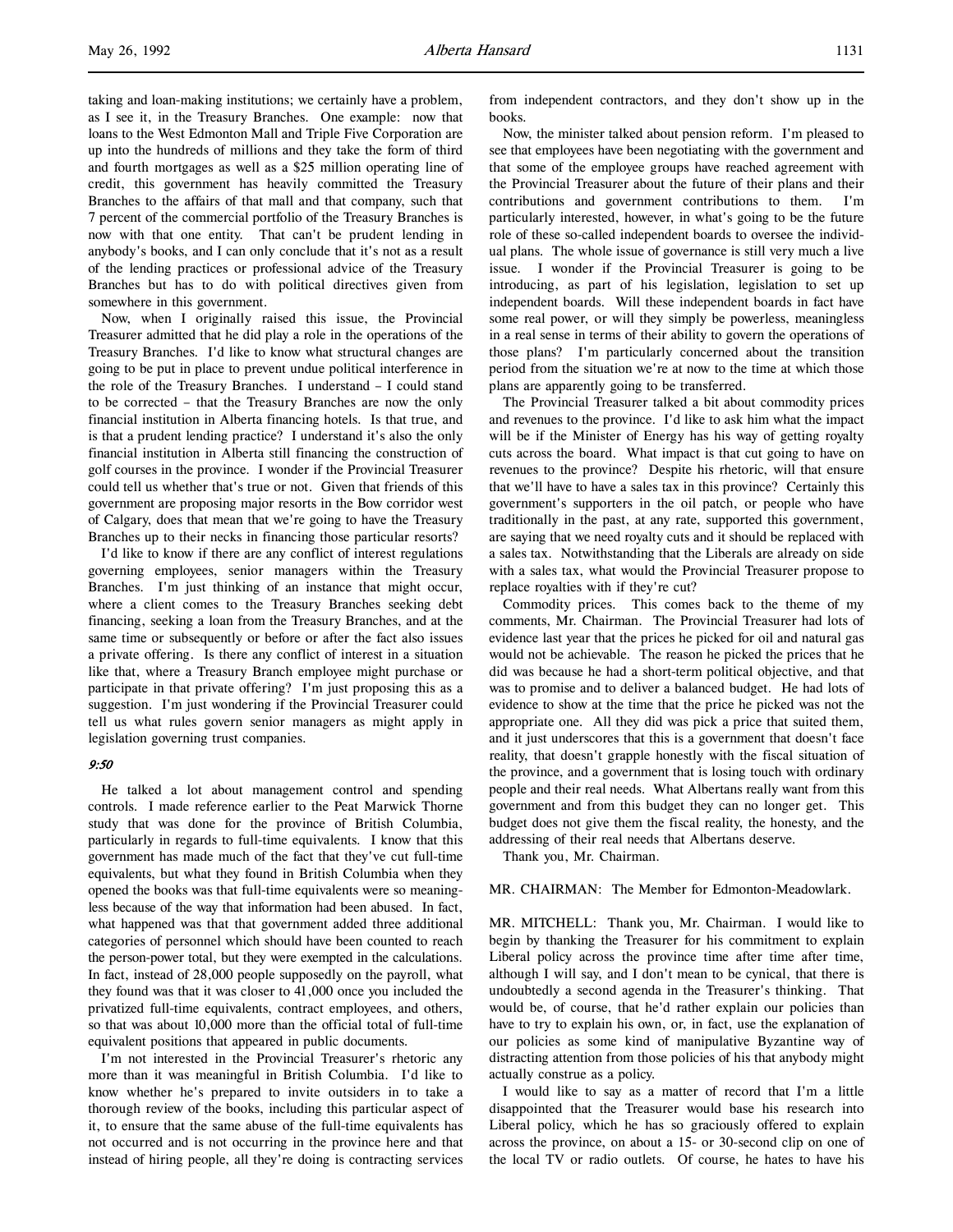statements misconstrued as the result of some interpretation of a media report, and I'm surprised that he would want to bestow that problem on some other party. I want to make it very clear for the record, Mr. Chairman, that it is not, and I emphasize not, the intention of the Liberal Party under any circumstances to bring in a sales tax.

Mr. Chairman, let's talk about the Treasurer's deficit because that's one of the few things that he in fact wanted to talk about. I would like to just emphasize that while the government is in a raucous mood this evening and while the opposition New Democrats seem to be in a jovial mood as well, the issue that is central to this department's estimates and that is in fact perhaps one of the most serious issues facing this government today is the issue of the deficit and the accumulated deficit, of course: the government's debt.

The Treasurer with this budget announces for this year his seventh consecutive deficit, and at the same time he promises, in his projections for the next four years, four more deficits. I like to call this the 7, 11 factor. This Treasurer has been responsible for seven consecutive deficits. Since he has been Treasurer, there has not been one year in which this government has not experienced a deficit. By the end of the 11th year this government won't still be in government, but presuming that they were, that would be their 25th or 26th year in office, and almost 50 percent of the time that they have been in office, they have brought to this province deficit budgets. That's quite a financial record.

### 10:00

Any government confronted by that problem, which has now amounted to a total debt of about \$14 billion by the end of this current fiscal year – and if you take the Treasurer's own projections to 1997, it will amount to a total debt, at that time, of \$22 billion. Eleven consecutive deficits, four of them promised, seven of them delivered: an accumulated debt to this point of \$14 billion and a projected debt of \$22 billion. Any government that would be confronted with that kind of deficit wouldn't want to have backbenchers smirking in the back in the face of those facts but instead would be presenting to the Legislature a plan to do something about it.

We have scoured the documents, as limited as they are, that the Treasurer has presented to this Legislature. In those documents we see the elements of what the Treasurer is trying to construe as a plan. At one point, Mr. Chairman, in the budget . . . [interjections]

## MR. CHAIRMAN: Order.

MR. MITCHELL: At one point in the budget speech the Treasurer says: we will handle the deficit and the debt over the course of the business cycle. Is that a two-year cycle? Is that a five-year cycle? Is that an 11.375-year cycle, 15, 20? What I would like to know is: how does the Treasurer know exactly how the business cycle is going to solve his problem, and when exactly would he pinpoint that that business cycle is, in fact, going to solve his problem? That's the first element of the plan. We're going to solve the problem over the course of the business cycle, the magical, the mystical, the business cycle. Well, I'd like to see it happen, Mr. Chairman, because if he's been depending upon it for the last seven years, it certainly hasn't worked.

The second element of his plan to solve the budget problem has two components. Revenues are going to increase by 6 percent. Let's pick that figure out of there. We don't need a calculator, Mr. Chairman; we need a ladder because we've got to pick that

figure out of the air. And he's going to limit expenditures by 2.5 percent one year, 2.25 percent the next year, and 2 percent the next year, and that's going to solve the deficit and the debt. If we take his two projections, you know what you get? By 1997 you winnow the deficit down to \$1.1 billion. That's what you get. That doesn't balance the budget. That doesn't start to put money against the spiraling debt. It sustains a \$1.1 billion deficit, and he goes on to say that we must cut expenditures by \$275 million a year if we're going to balance the budget by that time.

Of course, his expenditure ceilings aren't a cut of \$275 million. No; they're a 2 and a half percent expenditure increase ceiling and a 2.25 and a 2 percent. But that's not the whole story, because he's not really limiting expenditures by 2 and a half percent. He's limiting selected expenditures, those ones that he chooses – or so he says he can – to limit. He doesn't talk about limiting, within his overall cap, increases in interest carrying costs. Well, if that isn't an expenditure of government, what is it? Can I go to my banker and say: "You know, Mr. Banker, I'm not going to count the interest on my mortgage as an expenditure. Would you mind if I just don't count it? Let's just not deal with it. So I'm not going further into debt at all." No. That's an expenditure, and when he stands up and tells the people of this province that he's limiting expenditure to 2.25 percent, it should wipe the smirk off that backbencher's face because it's not true. It is fundamentally not true. [interjections]

They can laugh, but the fact is, Mr. Chairman, that they're the ones that should be holding this guy to account, because he doesn't listen to anybody else in this House.

Mr. Chairman, I want to talk about how he shaves the figures on debt and deficit. He talks this year about a \$2.3 billion deficit. Well, isn't that interesting. But it's not \$2.3 billion; it's \$2.6 billion. What's the difference? The difference, Mr. Chairman, is the difference between General Revenue Fund deficit and consolidated deficit.

Now, the difference there is that some of that incurred deficit, the \$300 million that he doesn't want to count, is incurred on behalf of the Alberta railway corporation, for example. Well, it's incurred on behalf of the Alberta Municipal Financing Corporation perhaps. It's incurred on behalf of any number of those kinds of agencies. The Treasurer says: well, we're not responsible for that. That's like the federal government saying it's not responsible for the deficit of the postal corporation. Well, of course he is responsible for it. Why does he shave it? Why does he keep telling Albertans that he's not? He can't face the magnitude of those figures, so he misleads and he misrepresents those figures to the people of Alberta. Mr. Chairman, what I know for sure is that if you don't measure it, you'll never manage it. If he keeps construing the debt and the deficits to be different, it will never be properly managed. Do we need to have proof? The proof is in the pudding. It simply has not been managed.

Now, I would like to talk a little bit about some of the ideas that the Treasurer simply disregards. He disregards the need to have an Auditor General with proper efficiency audit powers. He disregards the proposal by our caucus to work to pay-as-you-go capital expenditure. He disregards the proposal by our caucus to have sunset clauses on programs in government so they don't go on forever without being properly reviewed and stopped when they're no longer needed. He disregards the suggestion to have MLA subcommittees that can subpoena witnesses so that MLAs can look at certain departments in depth and we don't have a situation where a Ministry of Health with a 3 and a half billion dollar budget gets a two-hour review, as cursory a review as this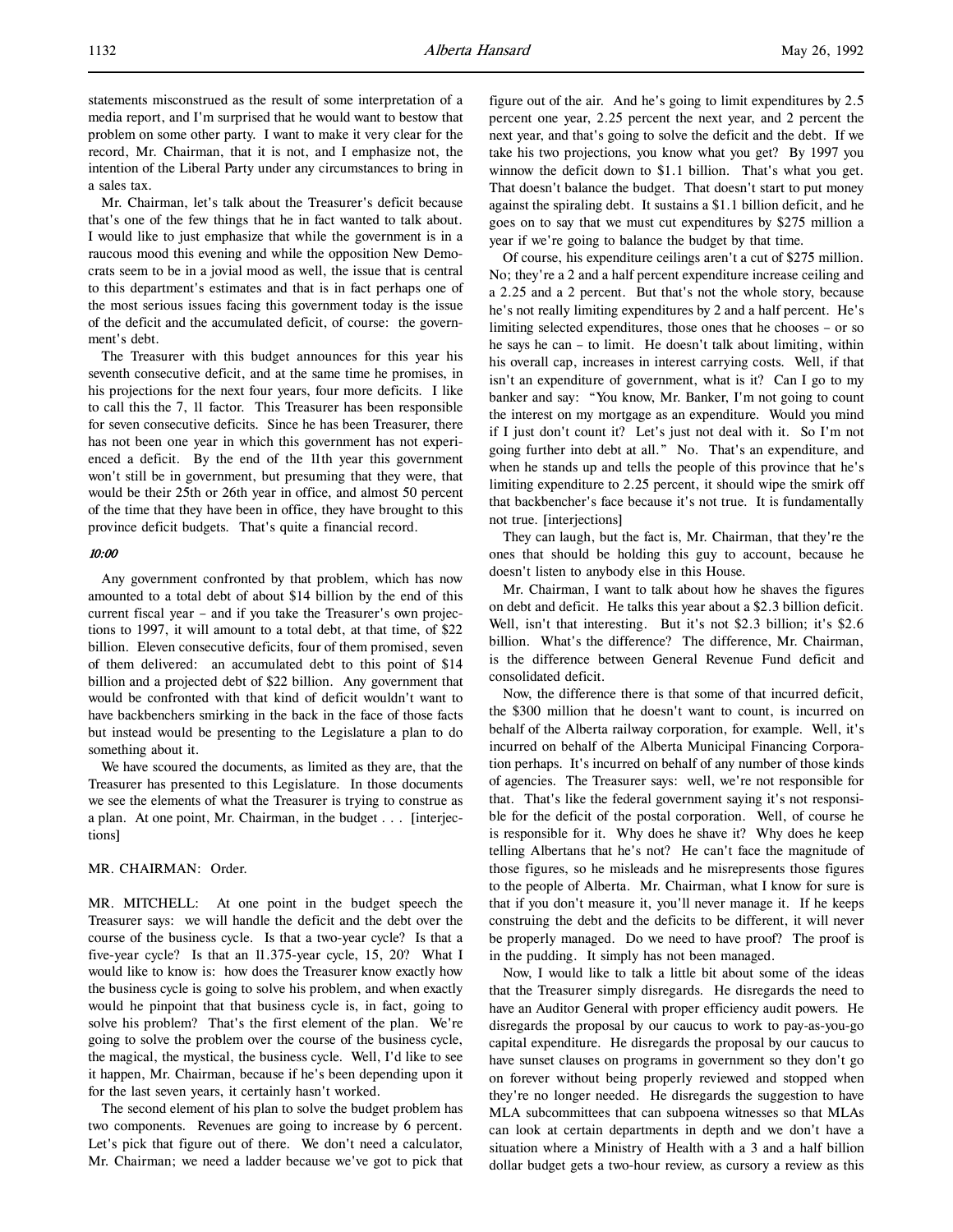Pensions. The minister has been very concerned, finally, about the unfunded pension liability. It's taken him about five years in this portfolio to understand that that is debt and should be added directly to the total debt of this province. I have some questions. [interjections]

MR. CHAIRMAN: Order in the committee, please.

MR. MITCHELL: The minister has now announced a proposal to handle the unfunded pension liability of the pension funds under his responsibility. I would like to know how it is that he is putting half as much money each year into handling that liability on twice as much liability as his counterpart in Ontario is doing. In Ontario they have half the liability, and they're putting twice as much money to cover that liability over the same period of time. How is it, Mr. Chairman, that we should believe that his plan is going to solve the problem of his liability? The gap here is the gap in the information that we are being provided, and that is: what actuarial assumptions and what actuarial analysis is at the basis, is supporting his proposal to overcome his unfunded pension liability? Given that Ontario has half the unfunded liability and is spending twice the amount of money over the same period of time, how do we reconcile his plan with their plan?

I would like to see, because this is critical to that reconciliation, the assumptions that he is making, the actuarial assumptions. What is the mortality rate that he's assuming? What is the survivor rate that he is assuming? What is the growth rate in the size of the civil service that he is assuming? Has he arbitrarily said, Mr. Chairman, that we're going to assume for this purpose a 10 percent growth rate because that's going to push up premiums? Why will he not show us that, unless there is something that we need to question?

### 10:10

I would like to see, Mr. Chairman, those actuarial assumptions so that we can evaluate, the people of Alberta can evaluate what exactly is going on with that pension liability. It isn't enough for the Treasurer to say, "Well, we've discussed this with the various groups involved." Two problems. One, they've discussed it with the various groups involved; they've discussed it at best with the executives, with the senior elite of those groups. Two, they haven't released to the people of Alberta, to the public, the information on whose money it is that we, in fact, are dealing with. It's also the case that in one year, 1989-90 to 1990-91, the Auditor General dropped the unfunded pension liability by no less than 33 percent, from \$9 billion to \$6 billion.

Mr. Chairman, I would like to know how it is that that massive drop could have occurred. Clearly he's made some changes in the assumptions about the actuarial assumptions. One that we know about is an increase in the return over inflation, the real rate of return on that fund, from 2.5 percent to 3.5 percent. I wonder whether he could defend that return, given that the history of his investment success is that it is significantly lower than the success achieved by private-sector pension funds that have similar objectives and similar parameters.

Mr. Chairman, I would like to point out that the Auditor General has made it clear that actuarial evaluation should be conducted every three years rather than every five years, and I would ask the Treasurer to explain why it is that he has resisted

this particular proposal and what it would take for him to accept it. Is he considering accepting that proposal at this time?

One of the nagging problems I think all of us and probably some of the members of his own caucus have is the lack of information that we get in the budget documents. It is a very, very cursory presentation of information. Not only does it not allow for an adequate review, a proper review of estimates of each department, Mr. Chairman, but I think it is also the case that he misses important management focus because he doesn't present the information in a way that might enhance management's accountability.

I would like to suggest to the Treasurer that the following improvements to budget information reporting be included in subsequent years. First of all, it would be very helpful if departmental revenues be recorded beside corresponding departmental expenditures in the estimates. Therefore, we could see, Mr. Chairman, how a given department's revenues for, say, park access compare to the expenses that we have for running those parks. It would be very interesting to see whether that is a process that is a net benefit, a net inflow of money to the government or whether the government has to subsidize that. It is a very important measuring tool or reporting tool that would focus management on the importance of raising money against expenses wherever possible.

Secondly, Mr. Chairman, we would like to see special warrant spending by vote from the previous year to be included in the present year's estimates. That is, in the blue estimate book we would like to see a column indicating special warrants so that at a glance we could see where the government underbudgeted or overexpended last year. We could see whether there is a trend or whether that has been accommodated this year. As an aside, I would like to say that nobody but nobody should be misled that this idea of limiting special warrants, as presented in the budget as some kind of fiscal management tool, is anything meaningful at all, because it isn't. All this means is that the minister would have to budget better so he wouldn't have to save himself, worse, by using exorbitant special warrants. Why doesn't he budget properly in the first place? Secondly, it's easy to step into the Legislature and overrule that guideline, in any event, when he does make another mistake, which would of course be all but inevitable.

We would like to see the number of vacant positions in each department be recorded by vote, so at the beginning of the year we don't just see how many full-time positions or temporary positions or how many positions in total there are, but of those positions, how many are not currently filled. That would give us a very important indicator of whether or not the department in fact needs those positions, whether they've been functioning well without those positions being filled, whether there's excess capacity in the public service at a time when we simply cannot afford it.

We'd like to see greater detail provided by vote for expenditure items under Purchase of Capital Assets. I notice in the Treasurer's own budget that there's \$503,400 budgeted for Purchase of Capital Assets. We can assume that this is for computers, for desks, for filing cabinets. It may be for more calculators to add up this spiraling debt. I have this image of this plaintive cry from the department of Treasury: more calculators, just to keep up. Mr. Chairman, I ask this question: if they didn't need the computer last year, if they didn't need the desk last year, if they didn't need the extra filing cabinet last year, why do they need it this year? Surely, at a time when there is a deficit that is literally out of control, the purchase of capital assets such as calculators, more computers, more desks, more who knows what, wastepaper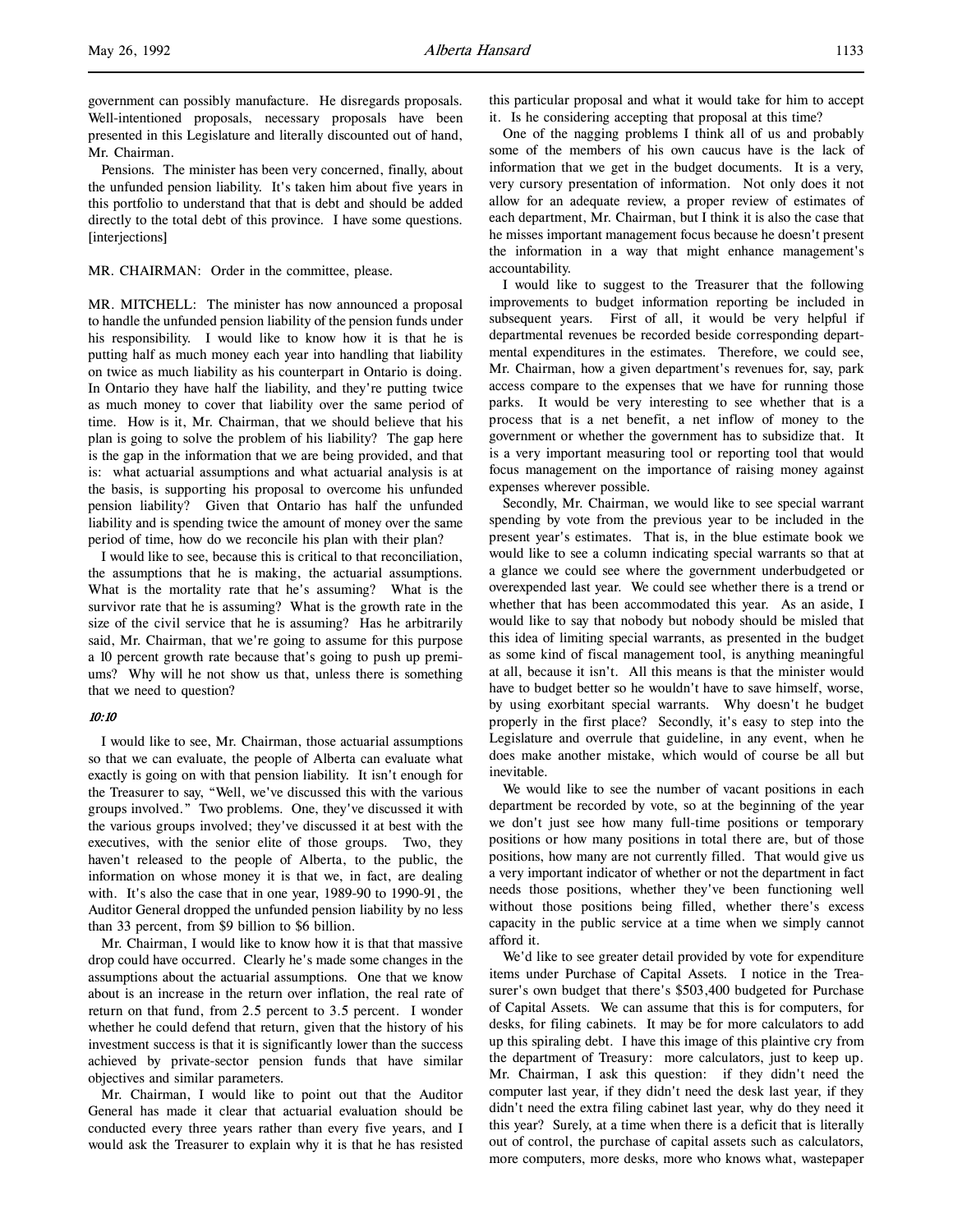baskets, could simply be frozen. We don't need it. This is zerobased budgeting. It's not like because you bought a desk last year, you've incurred the necessity of sustaining that kind of expenditure this year. It simply doesn't wash. You don't need that desk. Find it from one of those offices down the hall where it was closed. Cut out the \$60 million in purchases of capital assets that is budgeted across this government, or at the very minimum at least provide us some detail so we can see why in the name of heaven you'd have to buy more of this stuff at a time like this. If you can't cut that, Mr. Chairman, I don't know what this Treasurer can cut.

We'd like to see revenues from lottery funds be included in the estimates for the General Revenue Fund. I can't believe that a minister who would grab \$300 million out of the Alberta Municipal Financing Corporation for his own use could stand to see this public works minister over here with this pool of who knows how many hundreds of millions of dollars sitting idle and utilized at the whim of that minister. How could the Treasurer possibly, with any sense of responsibility, allow that to occur?

We'd like to see greater detail provided on write-downs of failed loans and loan guarantees. Mr. Chairman, this is a very interesting problem this year. The government has budgeted \$6 million for write-downs on loans and loan guarantees. That is assumed within this \$2.6 billion deficit, yet we already know of considerably more required for write-downs this year. Will the Treasurer please indicate to us exactly how it is that he's going to accommodate that within his budget. We would like to see greater detail provided on where the expected write-downs will be applied, and we would like to see written justification for the continued existence of all programs that are included in these estimates.

Mr. Chairman, vote by vote, I would like to again reiterate the question: why do we spend the \$503,400 on the purchase of capital assets? Could the Treasurer in his own budget case give us some detail of that, please, and try to justify how it is that he is doing that? We have noticed in vote 1 the increase in the Treasurer's office expenditures since '86-87, \$252,000 to \$392,000, and would like to have an explanation of why that increase has been required at a rate of almost 8 percent per year.

In particular, I would like the Treasurer to answer how it is that each year since '86-87 he has expended more out of his own office, the Treasurer's office expenditures, vote 1.0.1, than he budgeted in each case. In fact, in his worst year, '87-88, he exceeded budget expenditures by 54 percent. That was 32 percent the following year, 27 percent the following year, and 7 percent in 1990-91. Could we please have an explanation of how it is that he has continued to exceed his budgeted expenditure in his own office? That would be one place where we might expect the Treasurer, who is responsible for cost control across the government, to provide some specific leadership by example.

## 10:20

Revenue Collection and Rebates, vote 2. This, of course, is designed to cover the cost of collecting corporate income tax and to administer tax incentives and other forms of rebates. Could the minister explain why expenditures under this category have increased this year? Could the minister please explain, as well, what stage his planning is at with respect to his suggestion coming out of the Western Premiers' Conference that the western provinces should consider collecting their own income tax? Could he please explain how it is that that could conceivably be more efficient, how it is that that could conceivably cost Albertans and generally Canadians less money, not more money? It sounds to me, Mr. Chairman, as though it is some kind of unfortunate grab,

unnecessary erosion of federal power, and an unnecessary and costly increase in the expenditures of this government. Could the minister please confirm that the following items are under this program: royalty tax credit, royalty tax credit for individuals and trusts, off-road fuel tax exemptions, fuel and tobacco tax exemptions for Indians and Indian bands, farm fuel distribution allowances, and utility company income taxes? Is that list exhaustive, or are there other programs and other entitlements funded under this particular vote?

Farm Fuel Distribution Allowance: that's been reduced and increased. In the past the original reduction was done without consultation. Could the Treasurer indicate what consultative measure he has in place to ensure that consultation would take place with the agricultural community before he would cut that entitlement at any time in the future?

Under vote 3, Financial Management, Planning and Central Services, the permanent full-time positions dropped by 33 positions. However, Mr. Chairman, salaries, wages and employee benefits are only slated to decrease by 1.6 percent. How can permanent full-time positions drop by 8.4 percent with employee benefits and salary savings being only 1.6 percent? Why this discrepancy? Are remaining staff members receiving an increase in pay? How is it that this opportunity to save money is not going to be realized?

In this vote, as well, the grants fall by 31.4 percent, from \$350,000 to \$240,000. What is the nature of these grants, and why the large decrease this year as opposed to other years?

I'm interested to note, Mr. Chairman, that there is an increase in expenditure under vote 3.1.2, Policies and Procedures. I wonder whether the minister could tell us what exactly that expenditure is for.

Under vote 3.1.5, Disbursement Control, it is apparent that the internal audit function for the department falls under that vote. I wonder whether the minister could indicate specifically how much is budgeted to be spent for 1992-93 on the internal audit function. Could he also briefly describe how the internal audit function is structured in other departments within his government?

With respect to the administration of loan guarantees, Mr. Chairman, clearly the government's record is poor, to say the least, in this regard. We could list, of course, an interminable list of the companies that have failed, some 34 I think at last count, despite the Minister of Economic Development and Trade's belief that he's had an amazing success story in this regard.

The department has been admonished by the Auditor General with respect to review procedures, monitoring procedures, for loans guaranteed by the province. The Auditor General has stated in the past that

information in guarantee files is not always sufficient to demonstrate that existing guaranteed loans are being adequately monitored by financial analysts.

Could the minister comment on the Auditor General's statement in this regard, and will he indicate what action he will be taking to improve his monitoring of those loan guarantees that remain in place?

MR. GOGO: Mr. Chairman, I move the committee rise, report progress, and beg leave to sit again.

[Motion carried]

[Mr. Deputy Speaker in the Chair]

MR. JONSON: Mr. Speaker, the Committee of Supply has had under consideration certain resolutions of the Treasury Department, reports progress thereon, and requests leave to sit again.